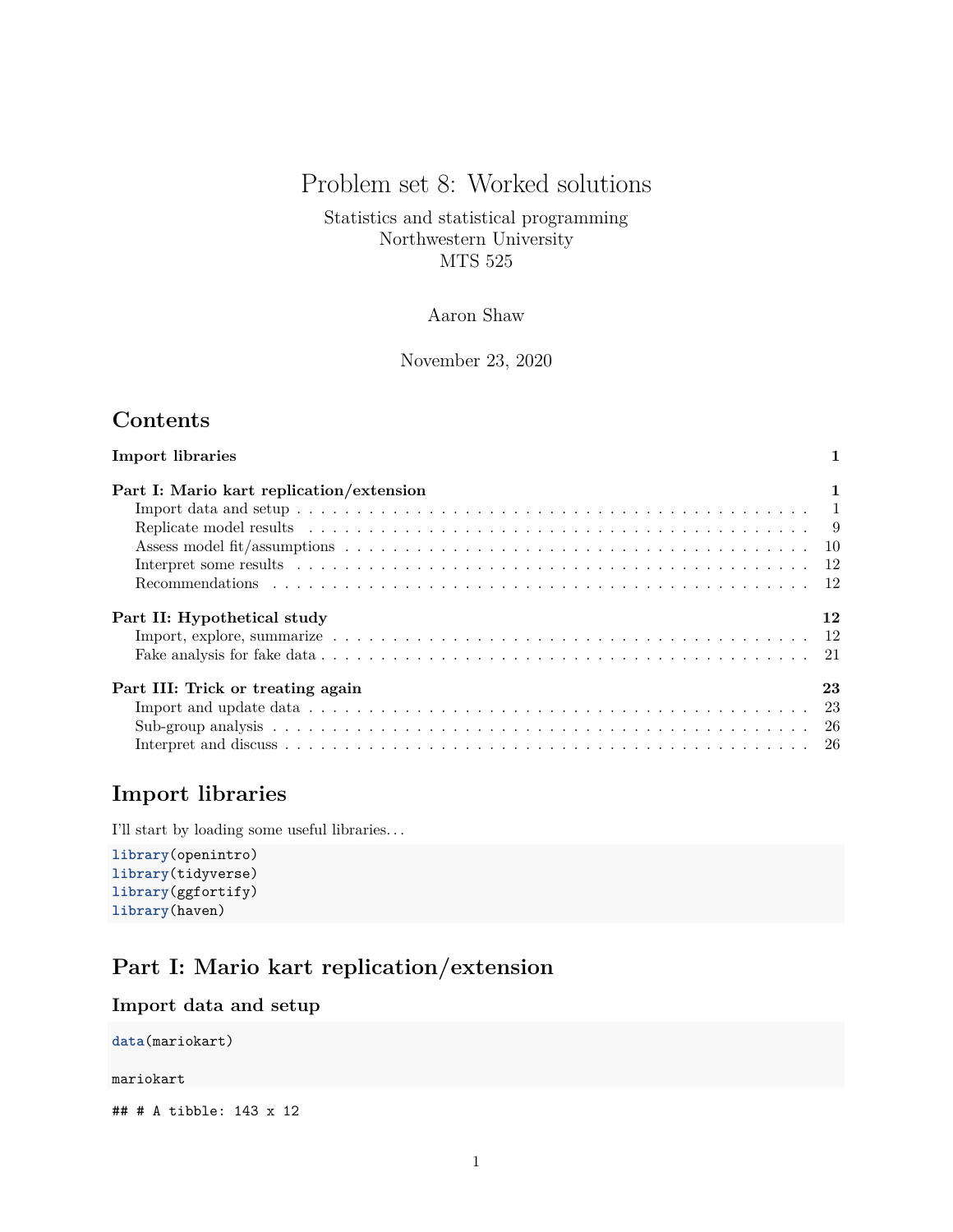| ## |                |                                            |                                                                                        |          |                                                                          |             |                         |                         | id duration n_bids cond start_pr ship_pr total_pr ship_sp seller_rate |
|----|----------------|--------------------------------------------|----------------------------------------------------------------------------------------|----------|--------------------------------------------------------------------------|-------------|-------------------------|-------------------------|-----------------------------------------------------------------------|
| ## | <dbl></dbl>    |                                            | $\langle \text{int} \rangle$ $\langle \text{int} \rangle$ $\langle \text{fct} \rangle$ |          | <dbl></dbl>                                                              | <dbl></dbl> |                         | <dbl> <fct></fct></dbl> | $\langle \text{int} \rangle$                                          |
|    | ## 1 1.50e11   | 3                                          |                                                                                        | 20 new   | 0.99                                                                     | $4\degree$  |                         | $51.6$ standa~          | 1580                                                                  |
|    | ## 2 2.60e11   | $7\phantom{.}$                             |                                                                                        | 13 used  | 0.99                                                                     |             | $3.99$ $37.0$ first $c$ |                         | 365                                                                   |
|    | ## 3 3.20e11   | 3                                          |                                                                                        | 16 new   | 0.99                                                                     | 3.5         |                         | 45.5 firstC~            | 998                                                                   |
|    | ## 4 2.80e11   | 3                                          |                                                                                        | 18 new   | 0.99                                                                     | $\Omega$    | 44                      | standa~                 | $\overline{7}$                                                        |
|    | ## 5 1.70e11   | $\mathbf{1}$                               |                                                                                        | 20 new   | 0.01                                                                     | $\Omega$    | 71                      | media                   | 820                                                                   |
|    | ## 6 3.60e11   | 3                                          |                                                                                        | $19$ new | 0.99                                                                     | 4           |                         | $45$ standa $\sim$      | 270144                                                                |
|    | ## 7 1.20e11   | $\mathbf{1}$                               |                                                                                        | 13 used  | 0.01                                                                     | $\circ$     |                         | $37.0$ standa $\sim$    | 7284                                                                  |
|    | ## 8 3.00e11   | $\mathbf{1}$                               |                                                                                        | 15 new   | $1 \quad \blacksquare$                                                   | 2.99        |                         | $54.0$ ups $Gro-$       | 4858                                                                  |
|    | $\#$ 9 2.00e11 | 3                                          |                                                                                        | 29 used  | 0.99                                                                     | 4           |                         | 47 priori-              | - 27                                                                  |
|    | ## 10 3.30e11  | $\overline{7}$                             |                                                                                        | 8 used   | 20.0                                                                     | 4           | 50                      | firstC~                 | 201                                                                   |
|    |                |                                            |                                                                                        |          | ## #  with 133 more rows, and 3 more variables: stock photo <fct>,</fct> |             |                         |                         |                                                                       |
|    |                | ## # wheels <int>, title <fct></fct></int> |                                                                                        |          |                                                                          |             |                         |                         |                                                                       |

To make things a bit easier to manage, I'll select the variables I want to use in the analysis and do some cleanup. Note that I convert the cond\_new and stock\_photo variables to logical TRUE/FALSE values first (using boolean comparisons) and then coerce them to be numeric values (using as.numeric()). This results in 1/0 values corresponding to the observations shown/described in Figure 9.13 and 9.14 on p. 365 of the textbook.

```
mariokart <- mariokart %>%
  select(
    price = total_pr, cond_new = cond, stock_photo, duration, wheels
  ) %>%
  mutate(
    cond_new = as.numeric(cond_new == "new"),
    stock_photo = as.numeric(stock_photo == "yes")
  )
```
#### mariokart

| ###   |                |             | A tibble: 143 x 5  |                                            |                              |                              |
|-------|----------------|-------------|--------------------|--------------------------------------------|------------------------------|------------------------------|
| ##    |                |             |                    | price cond_new stock_photo duration wheels |                              |                              |
| ##    |                | <dbl></dbl> | $<$ dbl $>$        | $<$ dbl $>$                                | $\langle \text{int} \rangle$ | $\langle \text{int} \rangle$ |
| ##    | $\mathbf{1}$   | 51.6        |                    |                                            | З                            |                              |
| ##    | $\overline{2}$ | 37.0        |                    |                                            |                              |                              |
| ##    | 3              | 45.5        |                    |                                            | 3                            |                              |
| ##    | 4              | 44          |                    |                                            | 3                            |                              |
| ##    | 5              | 71          |                    |                                            |                              | 2                            |
| ##    | 6              | 45          |                    |                                            | З                            |                              |
| ##    | 7              | 37.0        |                    |                                            |                              |                              |
| ##    | 8              | 54.0        |                    |                                            |                              | 2                            |
| ##    | 9              | 47          |                    |                                            | 3                            |                              |
| ## 10 |                | 50          |                    |                                            |                              |                              |
| ###   |                |             | with 133 more rows |                                            |                              |                              |

Now let's summarize and explore the variables in our model. I'll calculate summary statistics for each, univariate density plots for the continuous measures, boxplots for the dichotomous indicators, and some bivariate plots with each predictor and the outcome variable.

**summary**(mariokart)

| ## price          | cond new       | stock photo                                                    | duration       |
|-------------------|----------------|----------------------------------------------------------------|----------------|
| ## Min. : 28.98   | Min. :0.0000   | Min. :0.0000                                                   | Min. : 1.000   |
|                   |                | ## 1st Qu.: 41.17 1st Qu.:0.0000 1st Qu.:0.0000 1st Qu.: 1.000 |                |
| ## Median : 46.50 | Median :0.0000 | Median :1.0000                                                 | Median : 3.000 |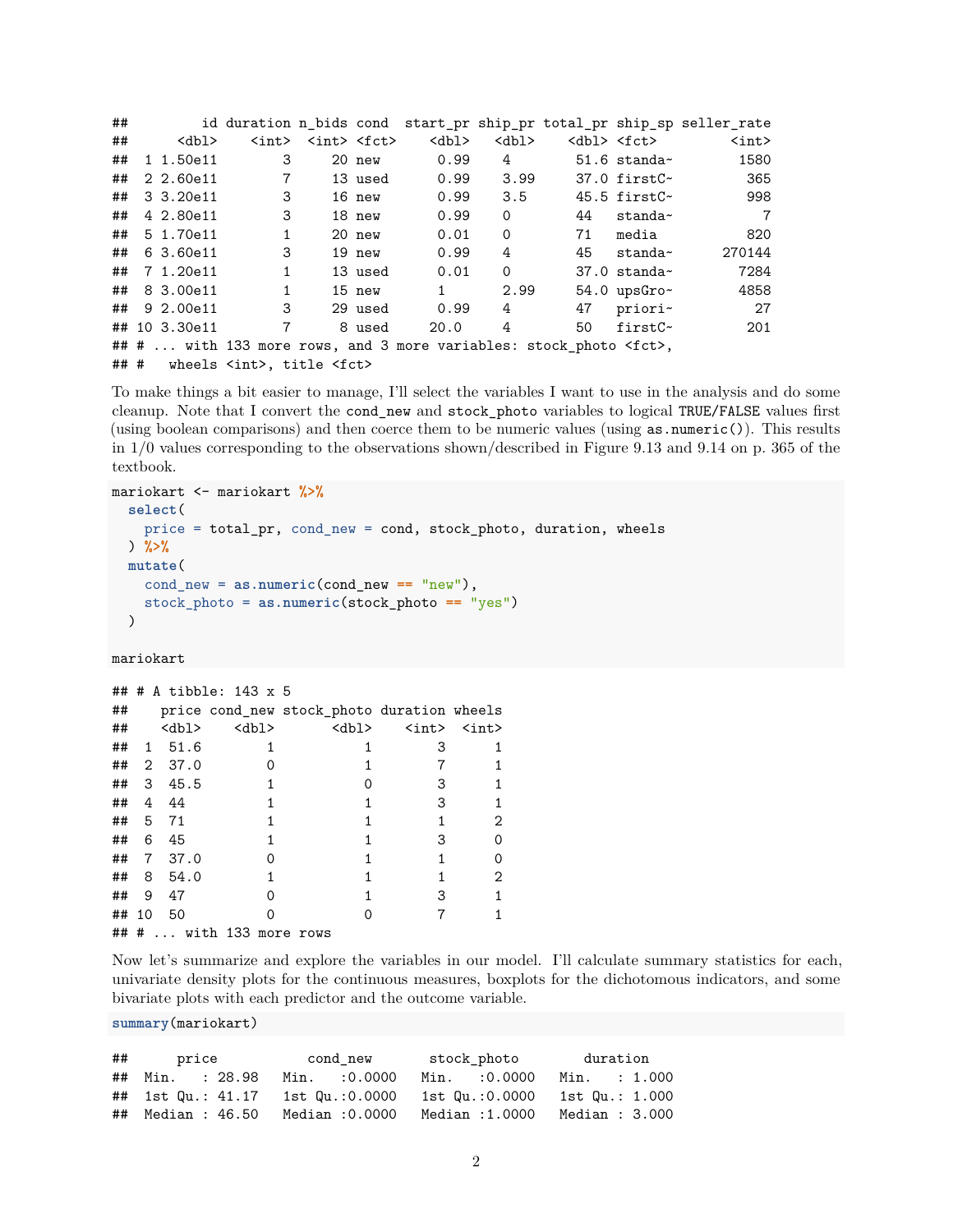```
## Mean : 49.88 Mean :0.4126 Mean :0.7343 Mean : 3.769
## 3rd Qu.: 53.99 3rd Qu.:1.0000 3rd Qu.:1.0000 3rd Qu.: 7.000
## Max. :326.51 Max. :1.0000 Max. :1.0000 Max. :10.000
## wheels
## Min. :0.000
## 1st Qu.:0.000
## Median :1.000
## Mean :1.147
## 3rd Qu.:2.000
## Max. :4.000
sd(mariokart$price)
## [1] 25.68856
sd(mariokart$duration)
```
## [1] 2.585693

**sd**(mariokart**\$**wheels)

## [1] 0.8471829

**qplot**(data = mariokart, x = price, geom = "density")



**qplot**(data = mariokart, y = price, geom = "boxplot") *# check out the outliers!*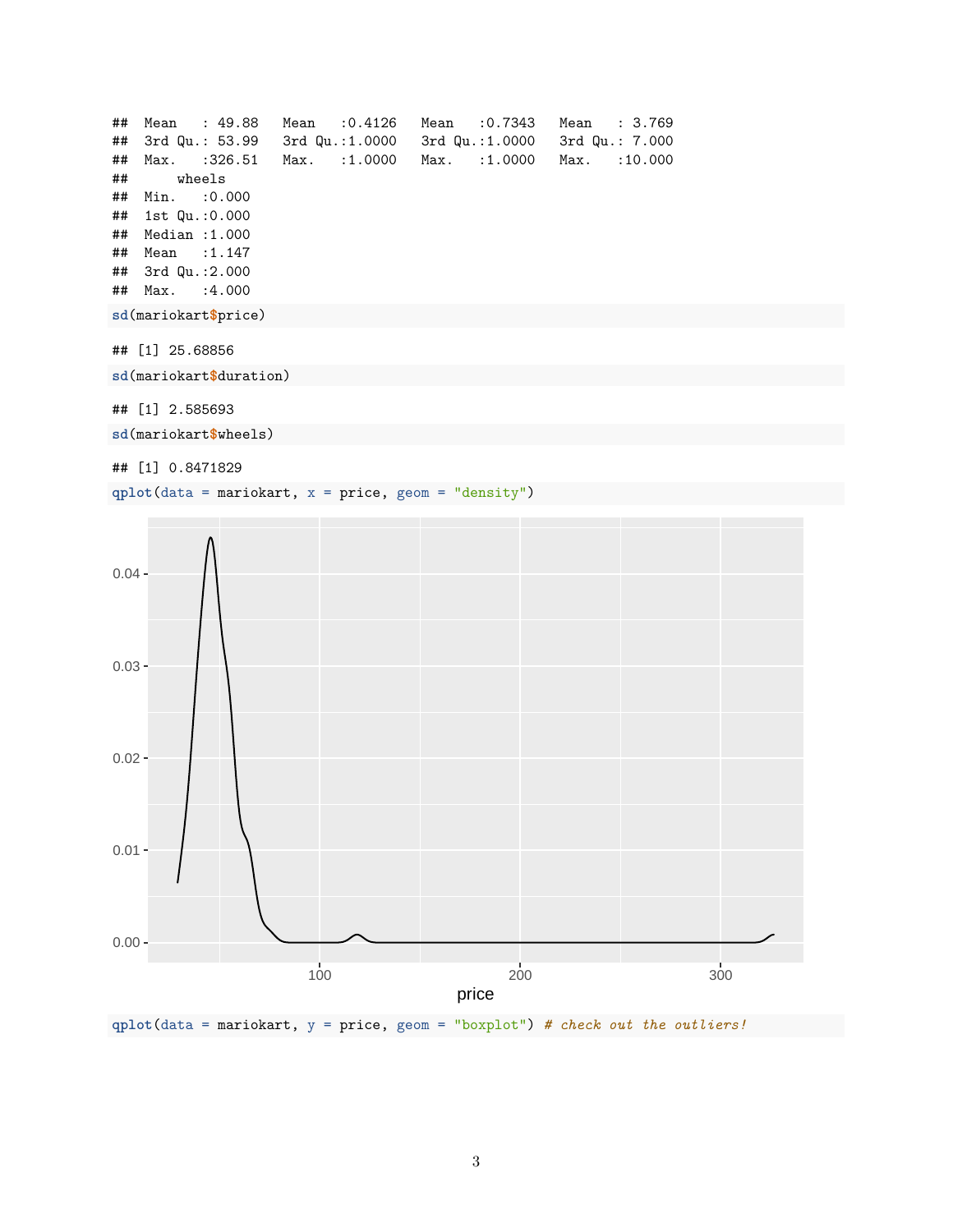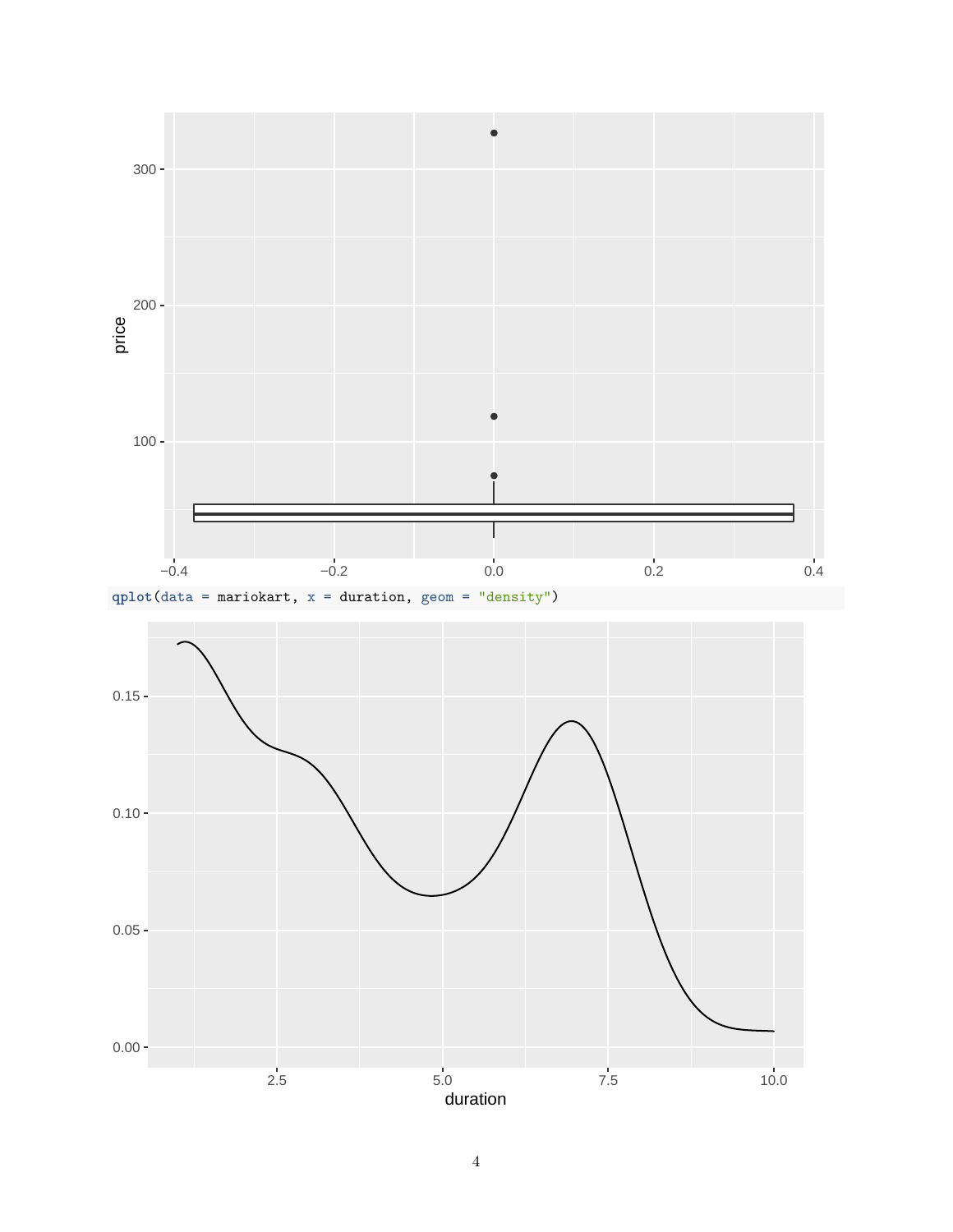

## Warning: Continuous x aesthetic -- did you forget aes(group=...)?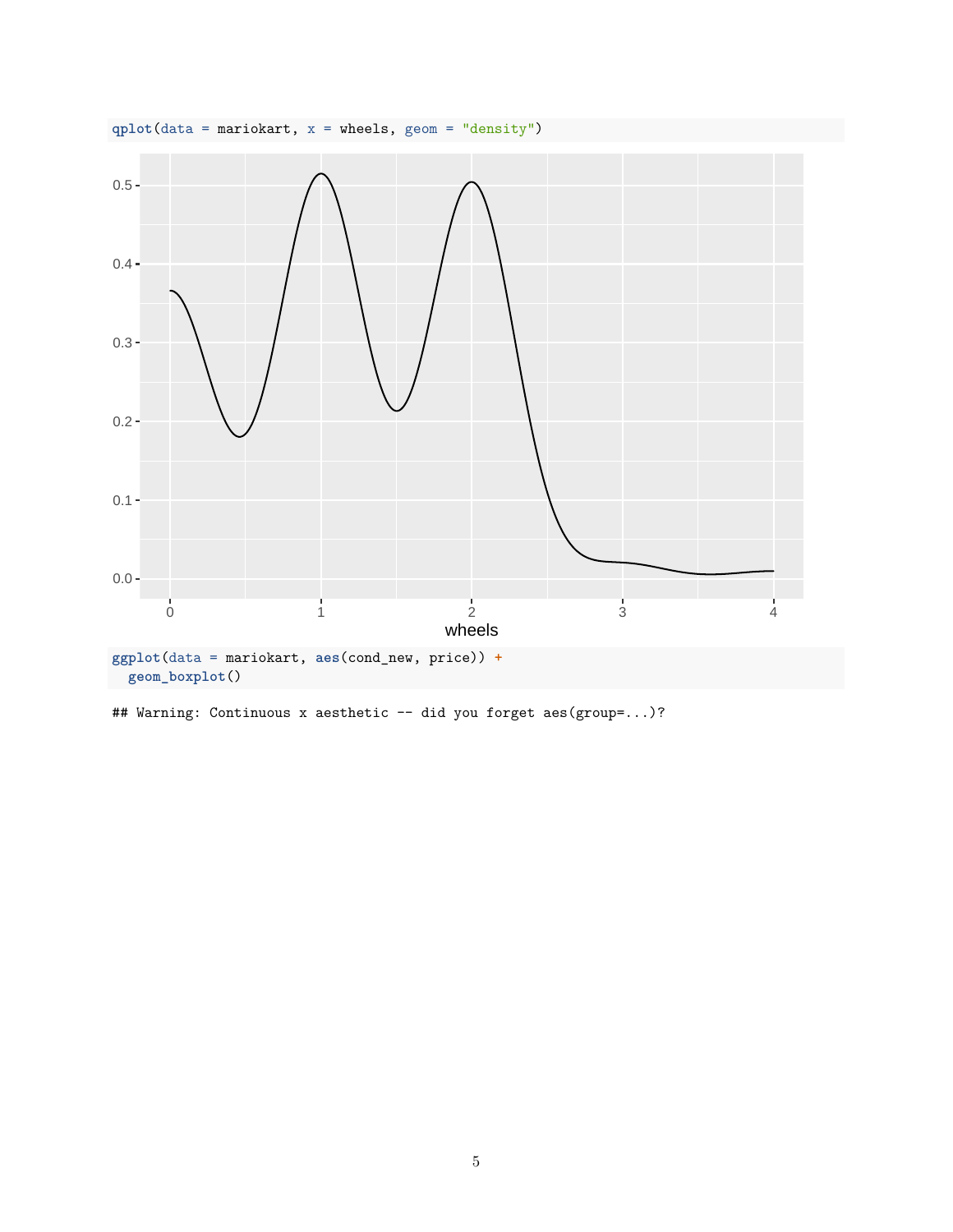

## Warning: Continuous x aesthetic -- did you forget aes(group=...)?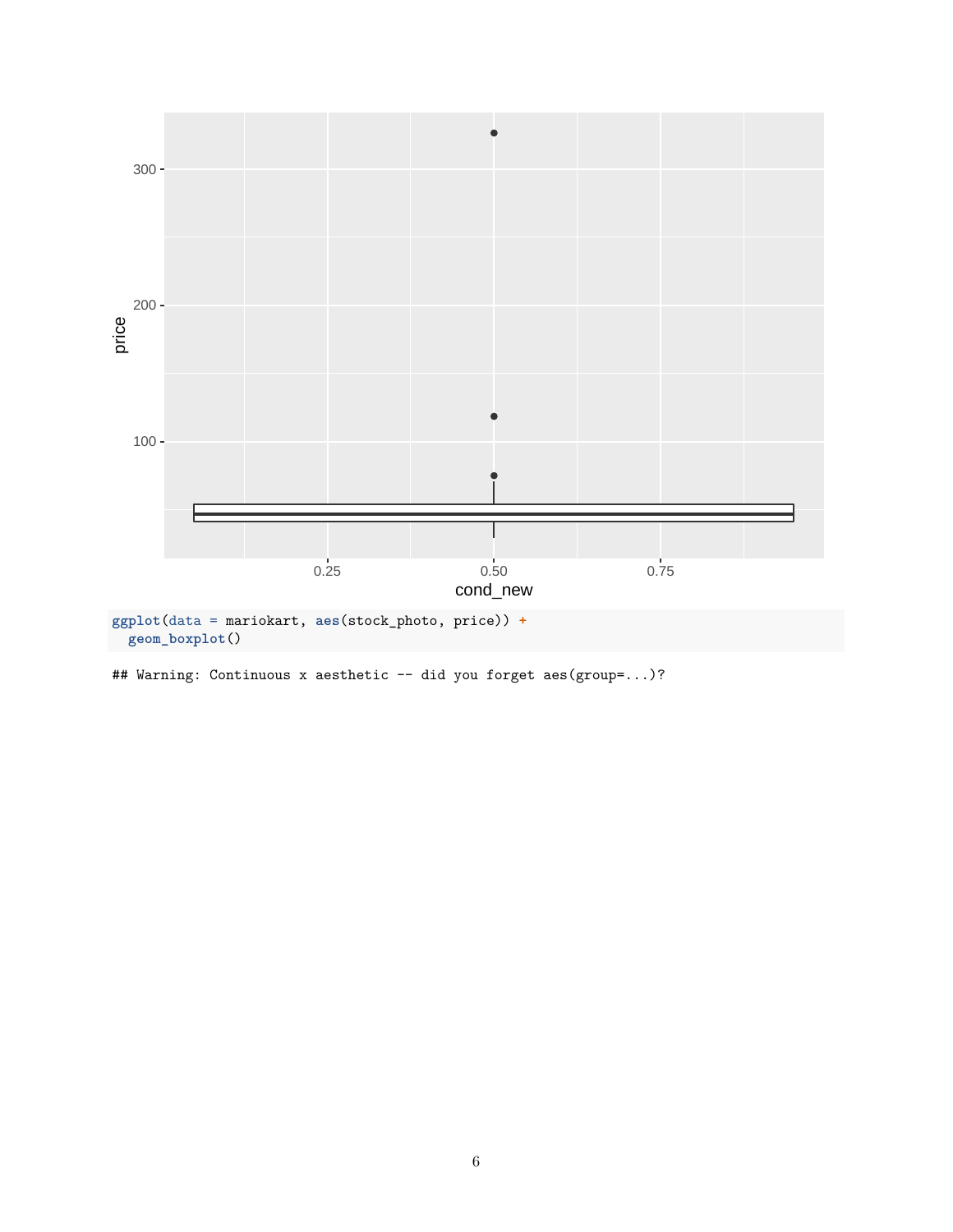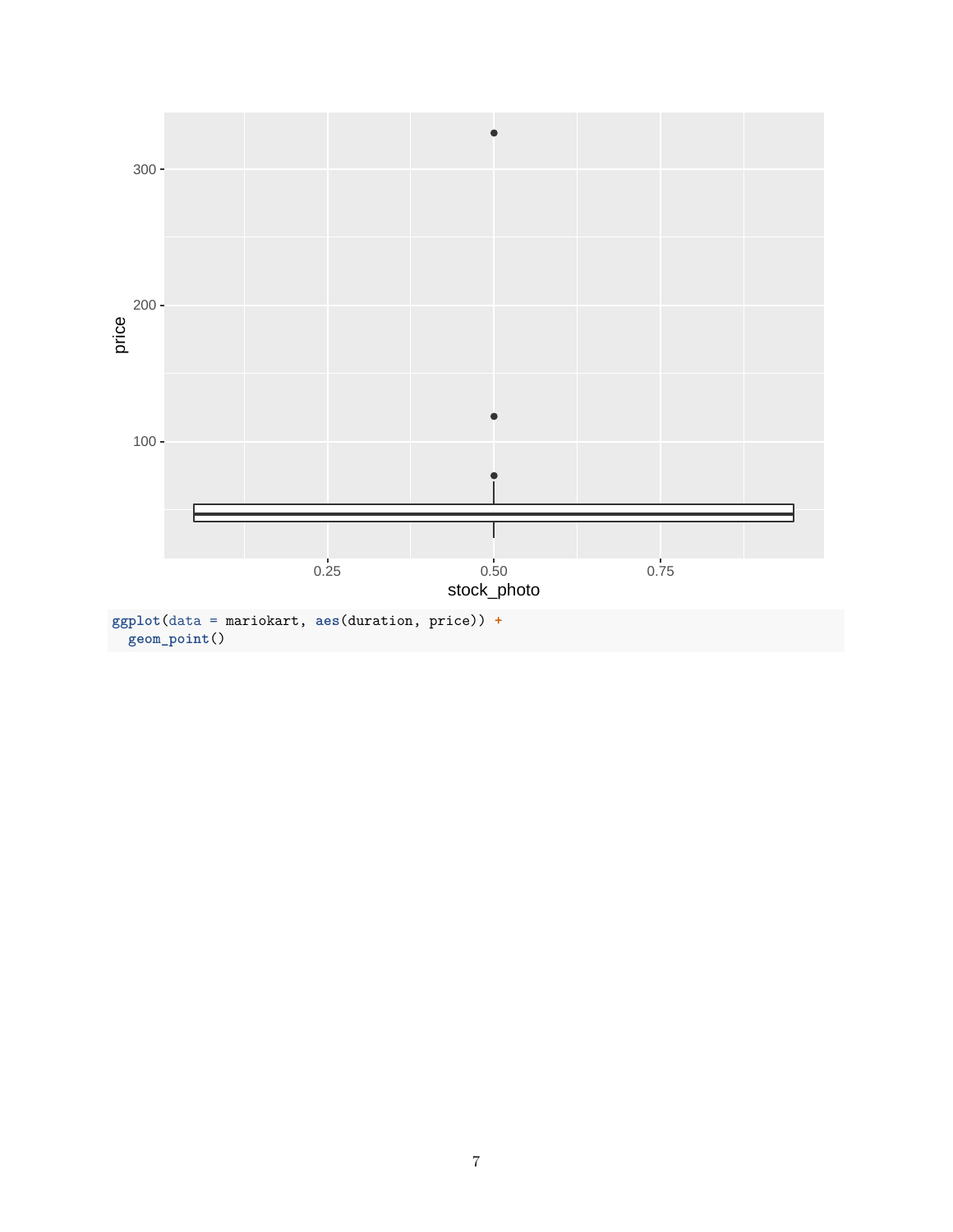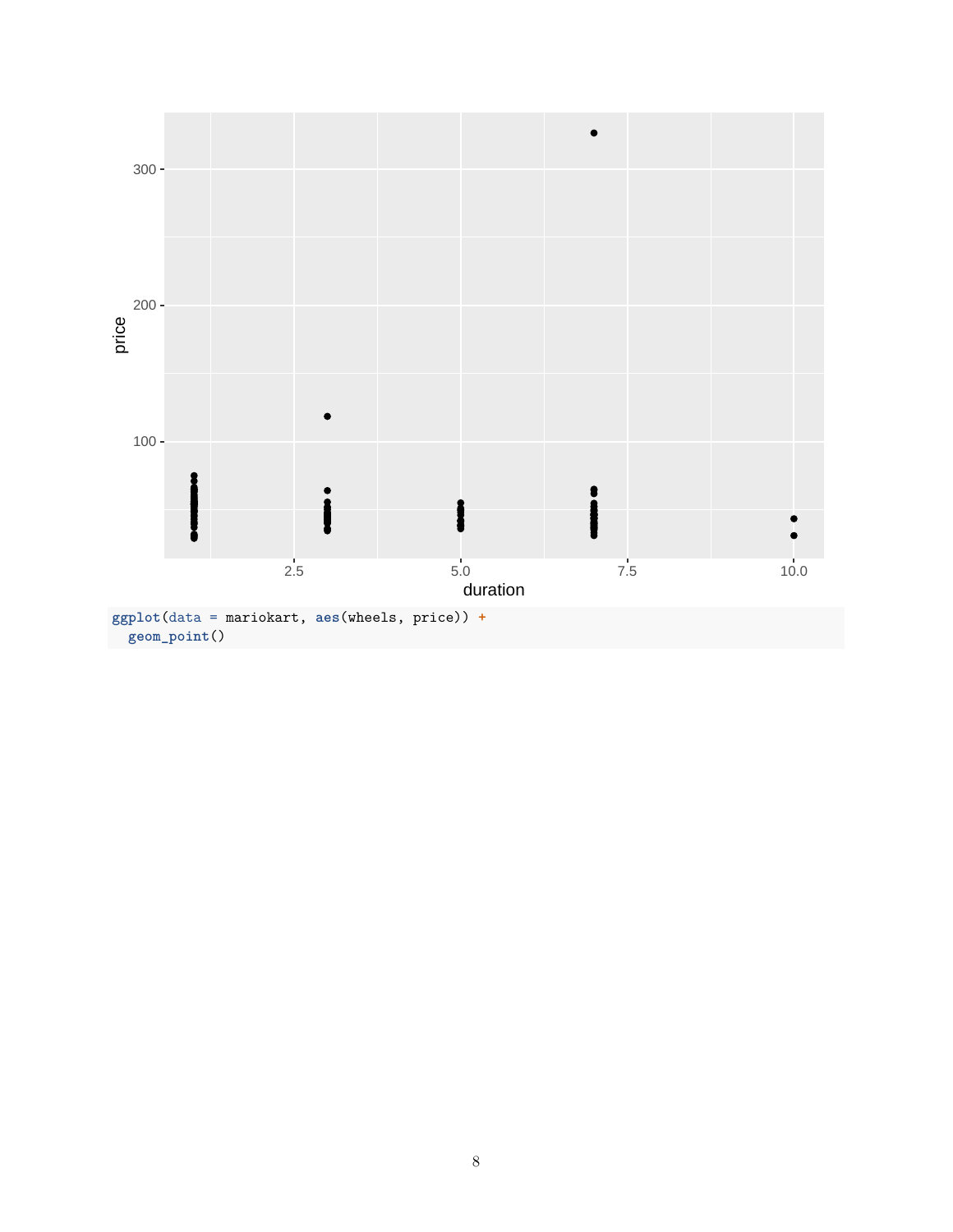

I'm also going to calculate correlation coefficients for all of the variables. We can discuss what to make of this in class:

**cor**(mariokart)

| ## |                                                                        |                                                                   | price cond_new stock_photo duration                            | wheels |
|----|------------------------------------------------------------------------|-------------------------------------------------------------------|----------------------------------------------------------------|--------|
|    | ## price                                                               |                                                                   | 1.00000000  0.1273624  -0.08987876  -0.04123545  0.32998375    |        |
|    | ## cond new                                                            | $0.12736236$ $1.0000000$ $0.37554707$ -0. $48174393$ $0.42629801$ |                                                                |        |
|    | ## stock_photo -0.08987876 0.3755471 1.00000000 -0.36722999 0.06714198 |                                                                   |                                                                |        |
|    | ## duration                                                            | $-0.04123545 -0.4817439 -0.36722999$ 1.00000000 $-0.29947345$     |                                                                |        |
|    | ## wheels                                                              |                                                                   | $0.32998375$ $0.4262980$ $0.06714198$ $-0.29947345$ 1.00000000 |        |

### <span id="page-8-0"></span>**Replicate model results**

Based on the information in the textbook, I'm assuming that the model is an ordinary least squares regression.

```
model <- lm(price ~ cond_new + stock_photo + duration + wheels, data = mariokart)
summary(model)
```

```
##
## Call:
## lm(formula = price ~ cond_new + stock_photo + duration + wheels,
## data = mariokart)
##
## Residuals:
## Min 1Q Median 3Q Max
## -19.485 -6.511 -2.530 1.836 263.025
##
## Coefficients:
```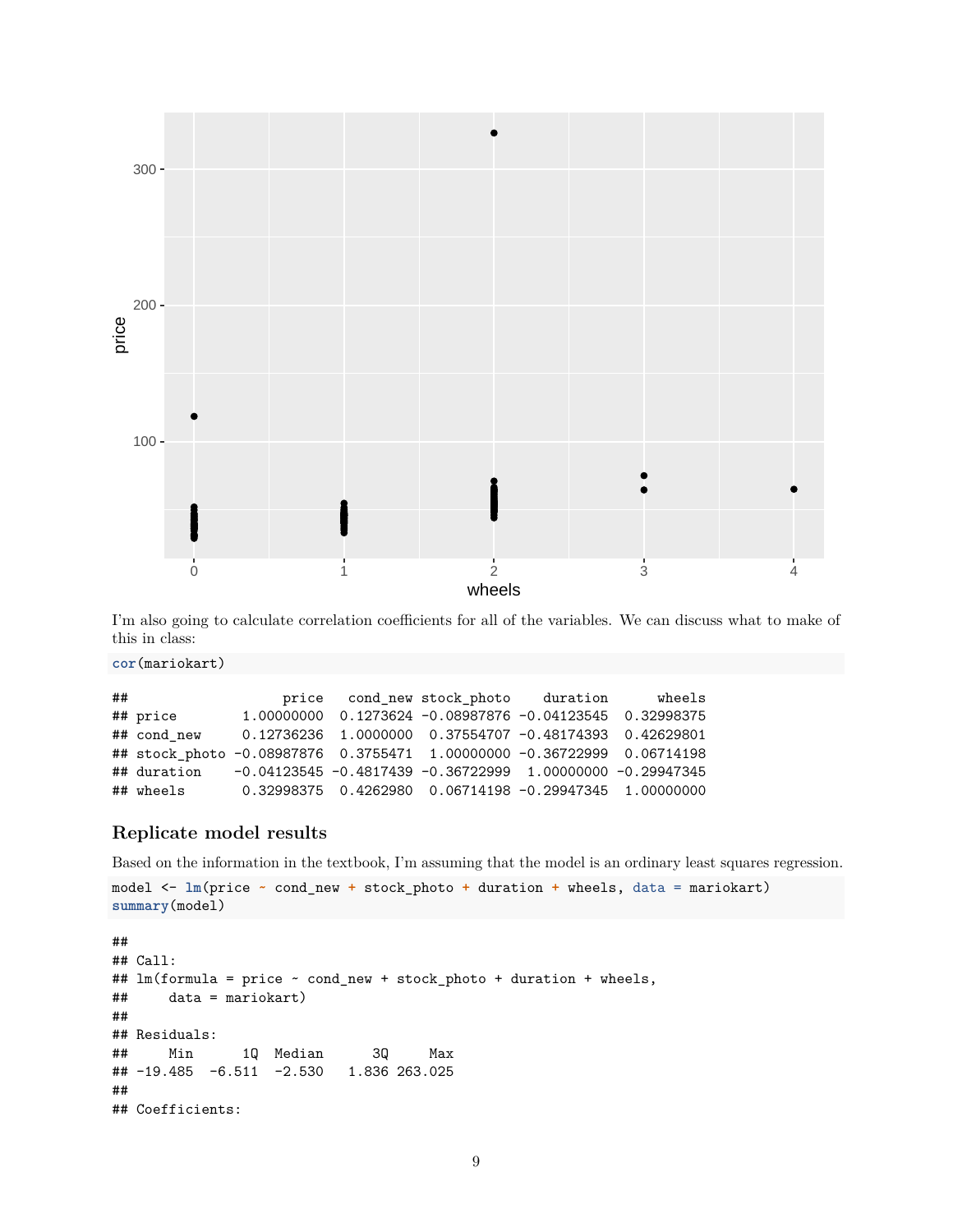```
## Estimate Std. Error t value Pr(>|t|)
## (Intercept) 40.9385 7.3607 5.562 1.34e-07 ***
## cond_new 2.5816 5.2272 0.494 0.622183
## stock_photo -6.7542 5.1729 -1.306 0.193836
## duration 0.3788 0.9388 0.403 0.687206
## wheels 9.9476 2.7184 3.659 0.000359 ***
## ---
## Signif. codes: 0 '***' 0.001 '**' 0.01 '*' 0.05 '.' 0.1 ' ' 1
##
## Residual standard error: 24.4 on 138 degrees of freedom
## Multiple R-squared: 0.1235, Adjusted R-squared: 0.09808
## F-statistic: 4.86 on 4 and 138 DF, p-value: 0.001069
```
Huh, that doesn't quite look like what's in the textbook Figure 9.15. . .

I'll go ahead and calculate a confidence interval around the only parameter for which the model rejects the null hypothesis (wheels):

```
confint(model, "wheels")
## 2.5 % 97.5 %
```
## wheels 4.572473 15.32278

Without more information from the authors of the textbook it's very hard to determine exactly where or why the differences emerge. My guess at this point is that it might have something to do with those outlying price values (take a look at that boxplot and density plot again). Maybe they did something to transform the variable? Remove the outliers? I have no idea.

#### <span id="page-9-0"></span>**Assess model fit/assumptions**

I've already generated a bunch of univariate and bivariate summaries and plots. Let's inspect the residuals more closely to see what else we can learn. I'll use the autoplot() function from the ggfortify package.

**autoplot**(model)

```
## Warning: `arrange_()` is deprecated as of dplyr 0.7.0.
## Please use `arrange()` instead.
## See vignette('programming') for more help
## This warning is displayed once every 8 hours.
## Call `lifecycle::last_warnings()` to see where this warning was generated.
```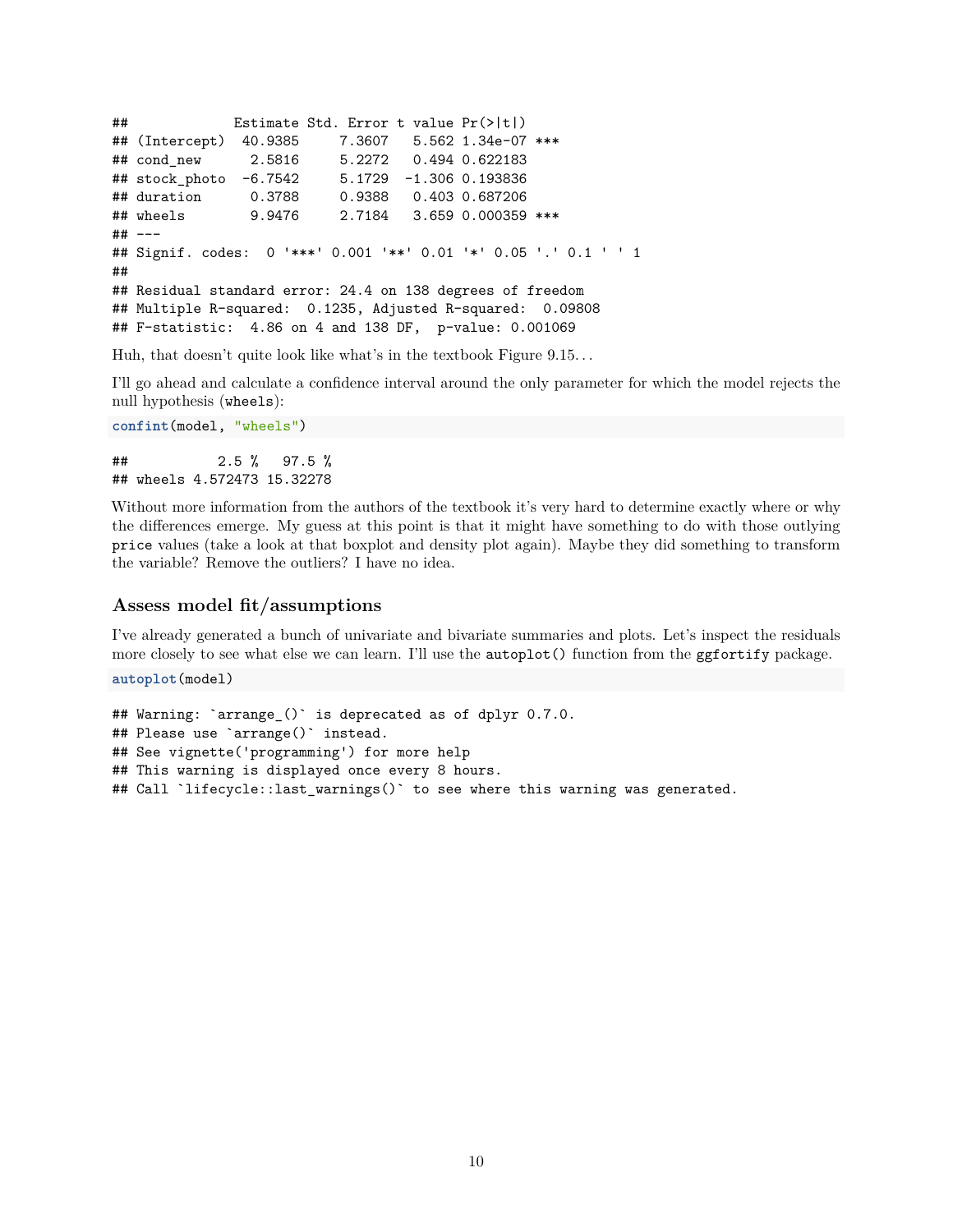

There are those outliers again. At this point, there are a number of issues with this model fit that I'd want to mention/consider: \* The distribution of the dependent variable (price) is skewed, with two extreme outliers. I'd recommend trying some transformations to see if it would look more appropriate for a linear regression and/or inspecting the cases that produced the outlying values more closely to understand what's happening there and identify reasons why they're so different. \* The plots of the residuals reveal those same two outlying points are also outliers with respect to the line of best fit. That said, they are not exerting huge amounts of leverage on the estimates, so it's possible that the estimates from the fitted model wouldn't change *too much* without those two points. Indeed, based on the degrees of freedom reported in Figure 9.15 (136) vs. the number reported in our version of the model (138) my best guess at this point is that the textbook authors silently dropped those two outlying observations from their model.

More out of curiosity than anything, I'll create a version of the model that drops the two largest values of price. From the plots, I can see that those two are the only ones above \$100, so I'll use that information here:

```
summary(
 lm(price ~ cond_new + stock_photo + duration + wheels,
   data = mariokart[mariokart$price < 100, ]
 )
)
##
## Call:
## lm(formula = price ~ cond_new + stock_photo + duration + wheels,
## data = mariokart[mariokart$price < 100, ])
##
## Residuals:
## Min 1Q Median 3Q Max
## -11.3788 -2.9854 -0.9654 2.6915 14.0346
```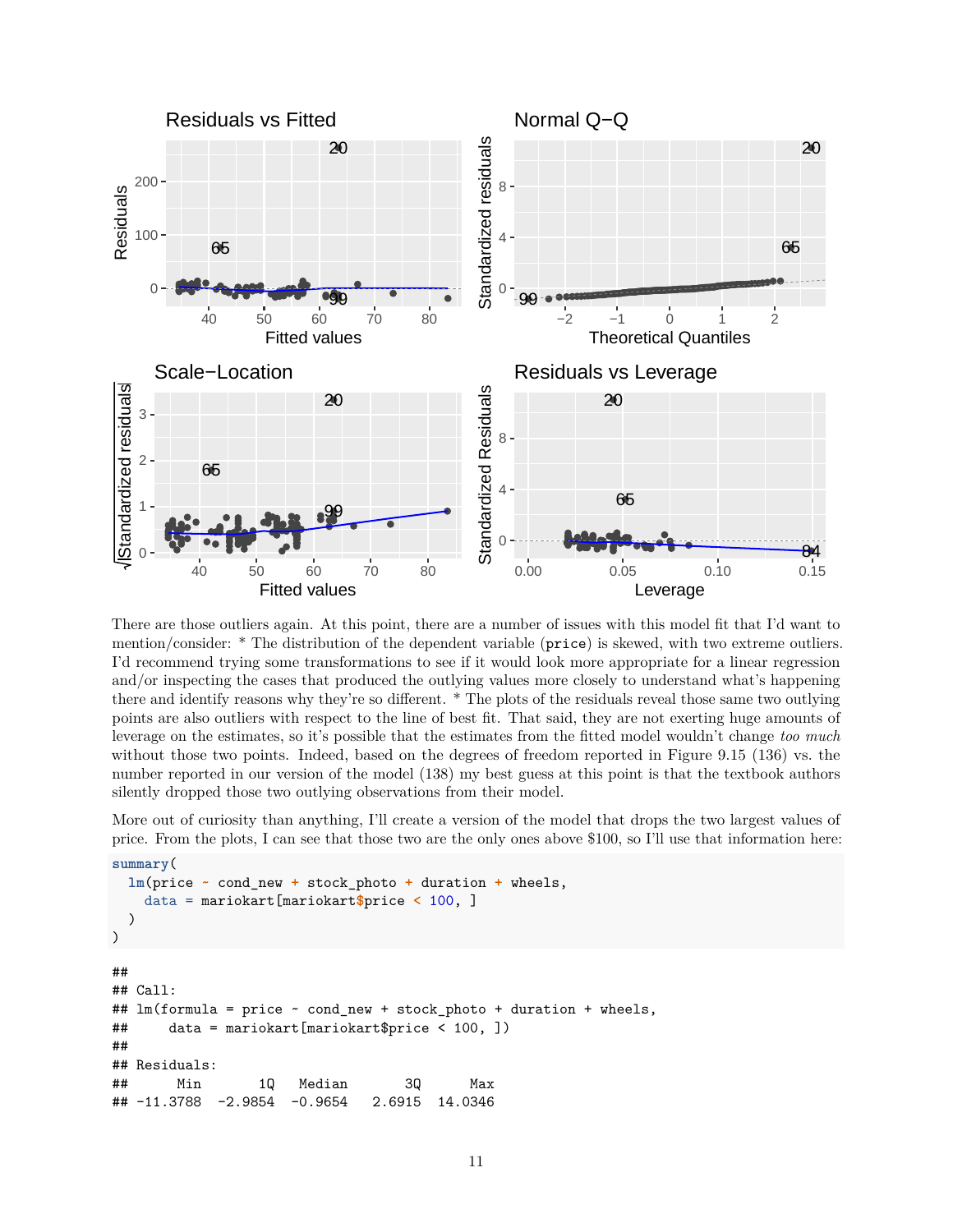```
##
## Coefficients:
## Estimate Std. Error t value Pr(>|t|)
## (Intercept) 36.21097 1.51401 23.917 < 2e-16 ***
## cond new 5.13056 1.05112 4.881 2.91e-06 ***
## stock_photo 1.08031 1.05682 1.022 0.308
## duration -0.02681 0.19041 -0.141 0.888
## wheels 7.28518 0.55469 13.134 < 2e-16 ***
## ---
## Signif. codes: 0 '***' 0.001 '**' 0.01 '*' 0.05 '.' 0.1 ' ' 1
##
## Residual standard error: 4.901 on 136 degrees of freedom
## Multiple R-squared: 0.719, Adjusted R-squared: 0.7108
## F-statistic: 87.01 on 4 and 136 DF, p-value: < 2.2e-16
```
What do you know. That was it. The difference in  $R^2$  is huge!

#### <span id="page-11-0"></span>**Interpret some results**

The issues above notwithstanding, we can march ahead and interpret the results of the original model that I fit. Here are some general comments and some specifically focused on the cond\_new and stock\_photo variables: \* Overall, the linear model regressing total auction price on condition, stock photo, duration, and number of Wii wheels shows evidence of a positive, significant relationship between number of wheels and price. According to this model fit, an increase of 1 wheel in a listing is associated with a total auction price increase of \$10 on average (95% confindence interval: \$4.57-\$15.32). \* The point estimate for selling a new condition game is positive, but with a large standard error. The model fails to reject the null of no association and provides no evidence of any relationship between the game condition and auction price. \* The point estimate for including a stock photo is negative, but again, the standard error is very large and the model fails to reject the null hypothesis. There is no evidence of any relationship between including a stock photo and the final auction price.

#### <span id="page-11-1"></span>**Recommendations**

Based on this model result, I'd recommend the prospective vendor of a **used** copy of the game not worry about it too much unless they can get their hands on some extra Wii wheels, since it seems like the number of Wii wheels explains variations in the auction price outcome more than anything else they can control (such as whether or not a stock photo is included).

## <span id="page-11-2"></span>**Part II: Hypothetical study**

#### <span id="page-11-3"></span>**Import, explore, summarize**

I'll start off by just importing things and summarizing the different variables we care about here:

grads <- **readRDS**(**url**("https://communitydata.science/~ads/teaching/2020/stats/data/week\_11/grads.rds"))

**summary**(grads)

|                                 |                 | ## id cohort gpa income       |                |
|---------------------------------|-----------------|-------------------------------|----------------|
| ## Min. : 1.0 cohort_01:142     |                 | Min. : 0.01512                | Min. : 15.56   |
| ## 1st Qu.: 462.2               | $cohort$ 02:142 | 1st Qu.:22.56107              | 1st Qu.:41.07  |
| ## Median : 923.5 cohort 03:142 |                 | Median :47.59445              | Median: 52.59  |
| ## Mean : 923.5                 | cohort 04:142   | Mean : 47.83510               | Mean : 54.27   |
| ## 3rd Qu.:1384.8               | $cohort$ 05:142 | 3rd Qu.:71.81078              | 3rd Qu.: 67.28 |
| ## Max. : 1846.0                |                 | cohort 06:142 Max. : 99.69468 | Max. : 98.29   |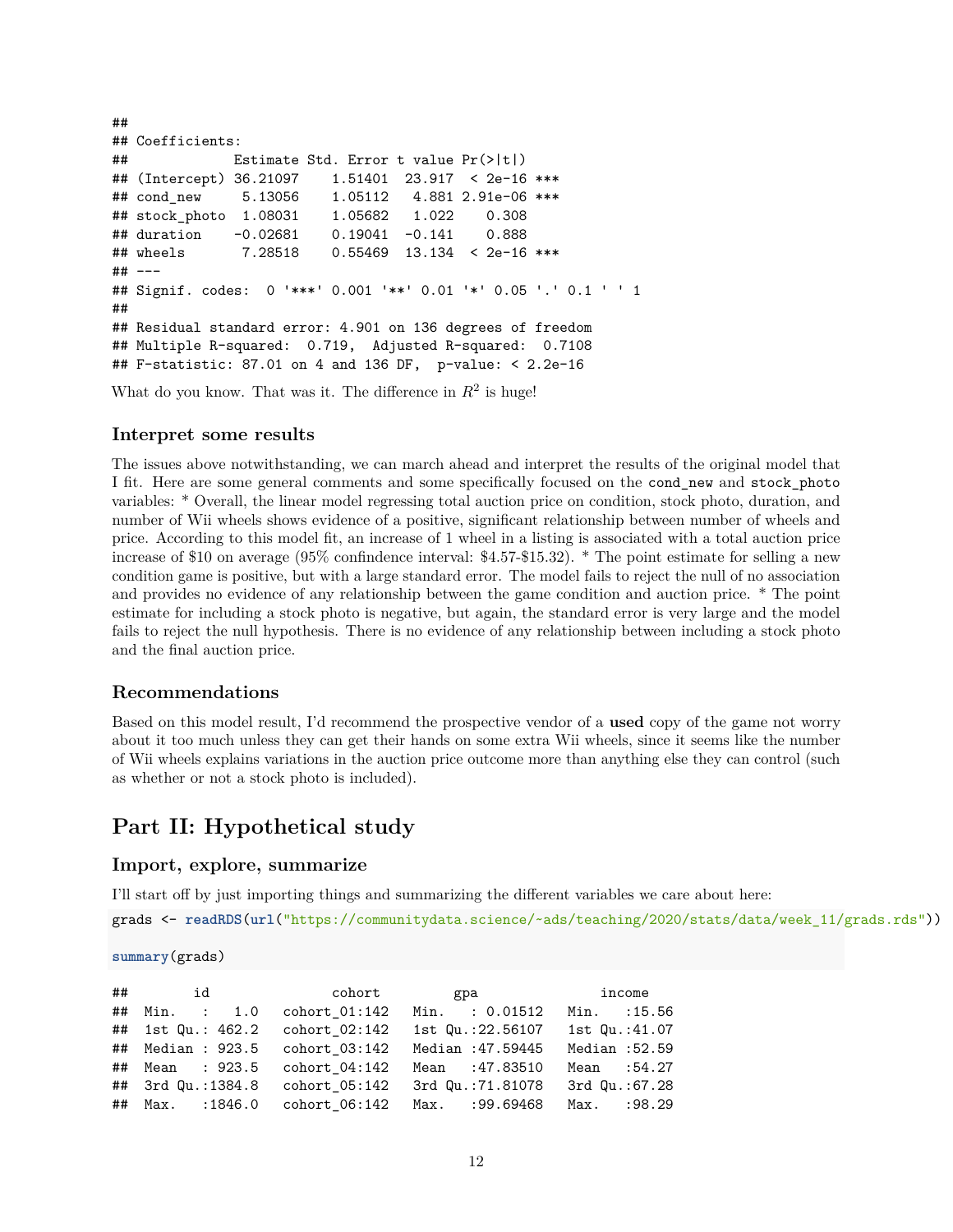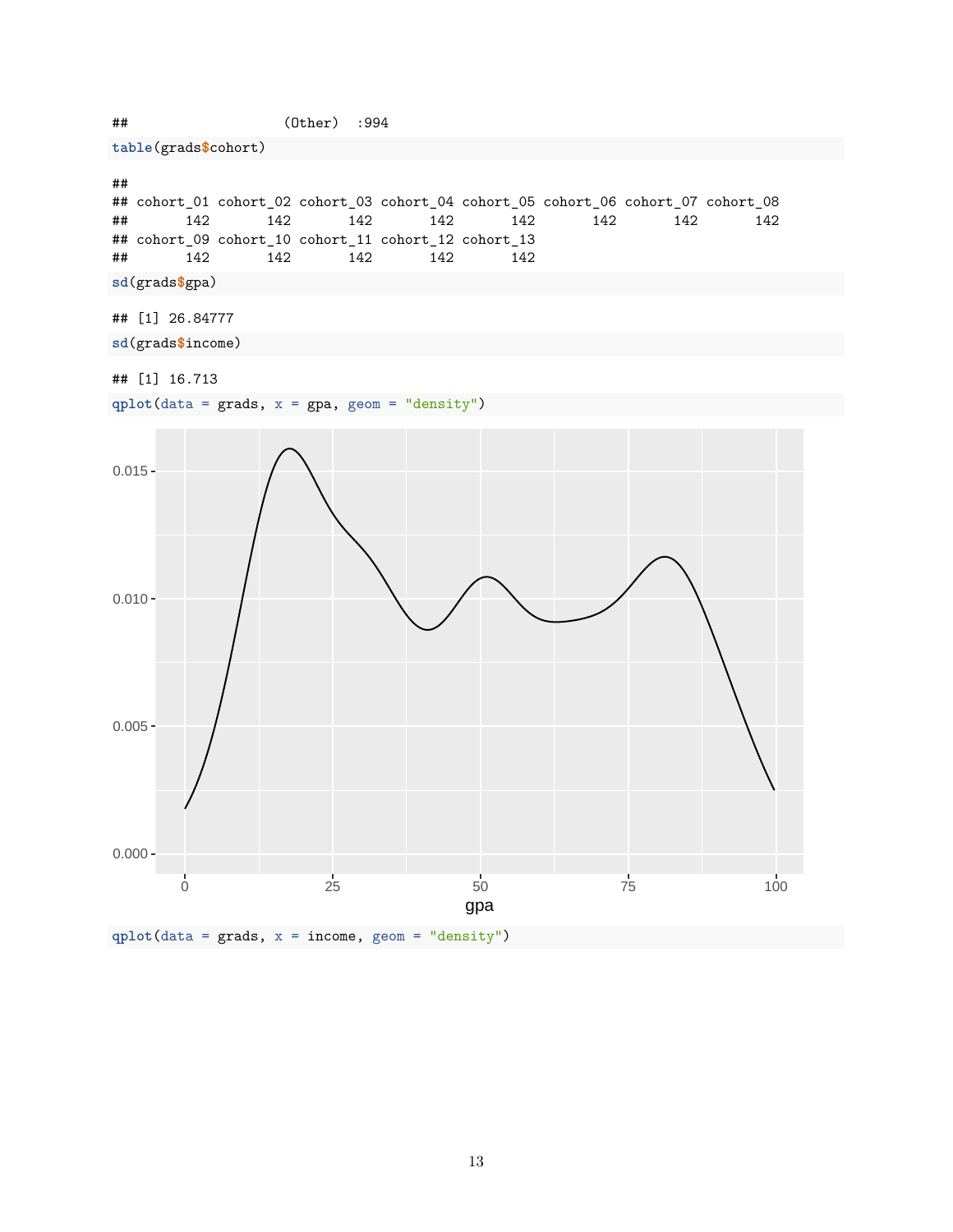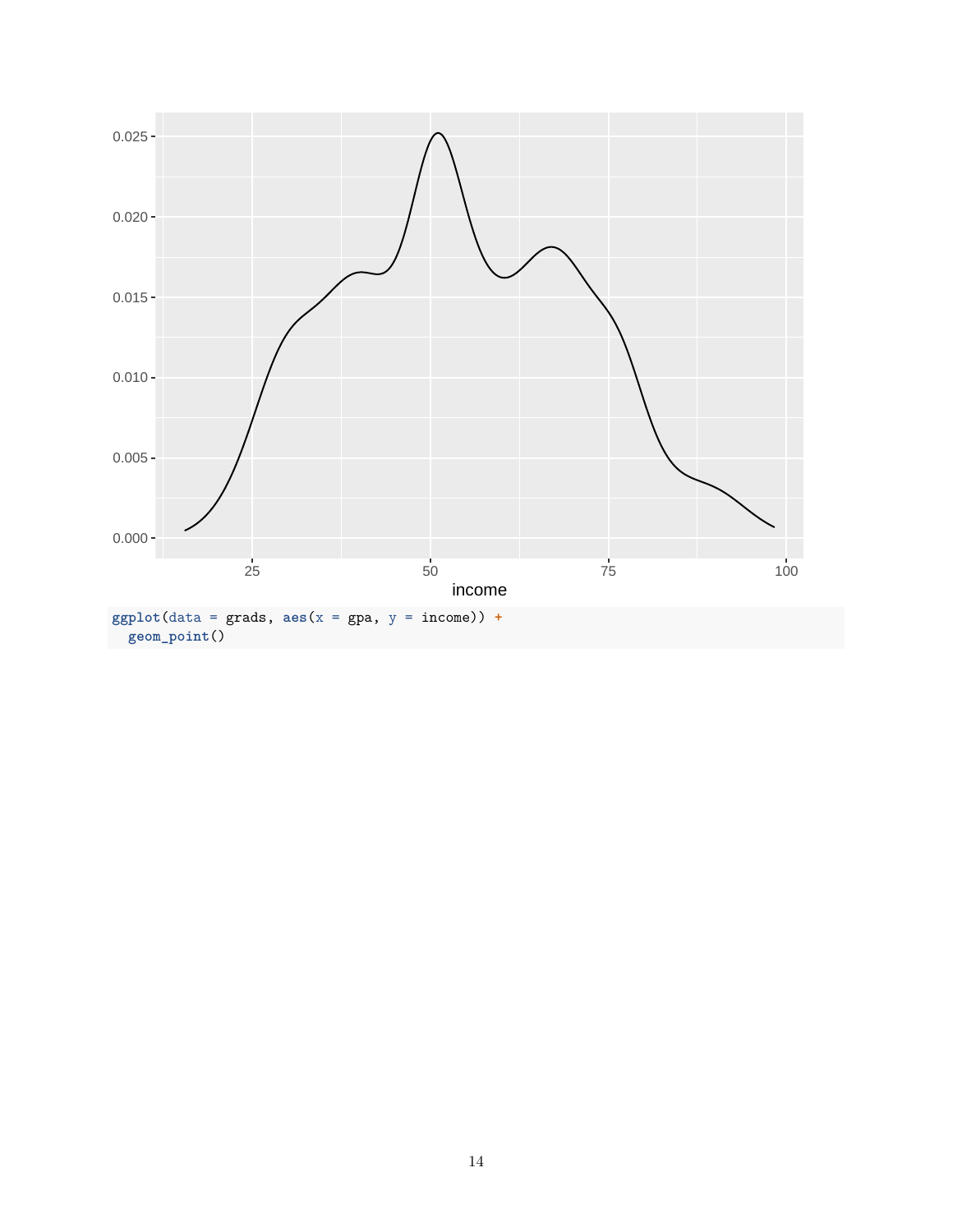

I'll also calculate some summary statistics and visual comparisons within districts (cohorts):

```
tapply(grads$income, grads$cohort, summary)
```

```
## $cohort_01
## Min. 1st Qu. Median Mean 3rd Qu. Max.
## 27.02 41.03 56.53 54.27 68.71 86.44
##
## $cohort_02
## Min. 1st Qu. Median Mean 3rd Qu. Max.
## 25.44 50.36 50.98 54.26 75.20 77.95
##
## $cohort 03
## Min. 1st Qu. Median Mean 3rd Qu. Max.
## 20.21 42.81 54.26 54.27 64.49 95.26
##
## $cohort_04
## Min. 1st Qu. Median Mean 3rd Qu. Max.
## 22.00 42.29 53.07 54.26 66.77 98.29
##
## $cohort_05
## Min. 1st Qu. Median Mean 3rd Qu. Max.
## 30.45 49.96 50.36 54.27 69.50 89.50
##
## $cohort_06
## Min. 1st Qu. Median Mean 3rd Qu. Max.
## 17.89 41.54 54.17 54.27 63.95 96.08
##
```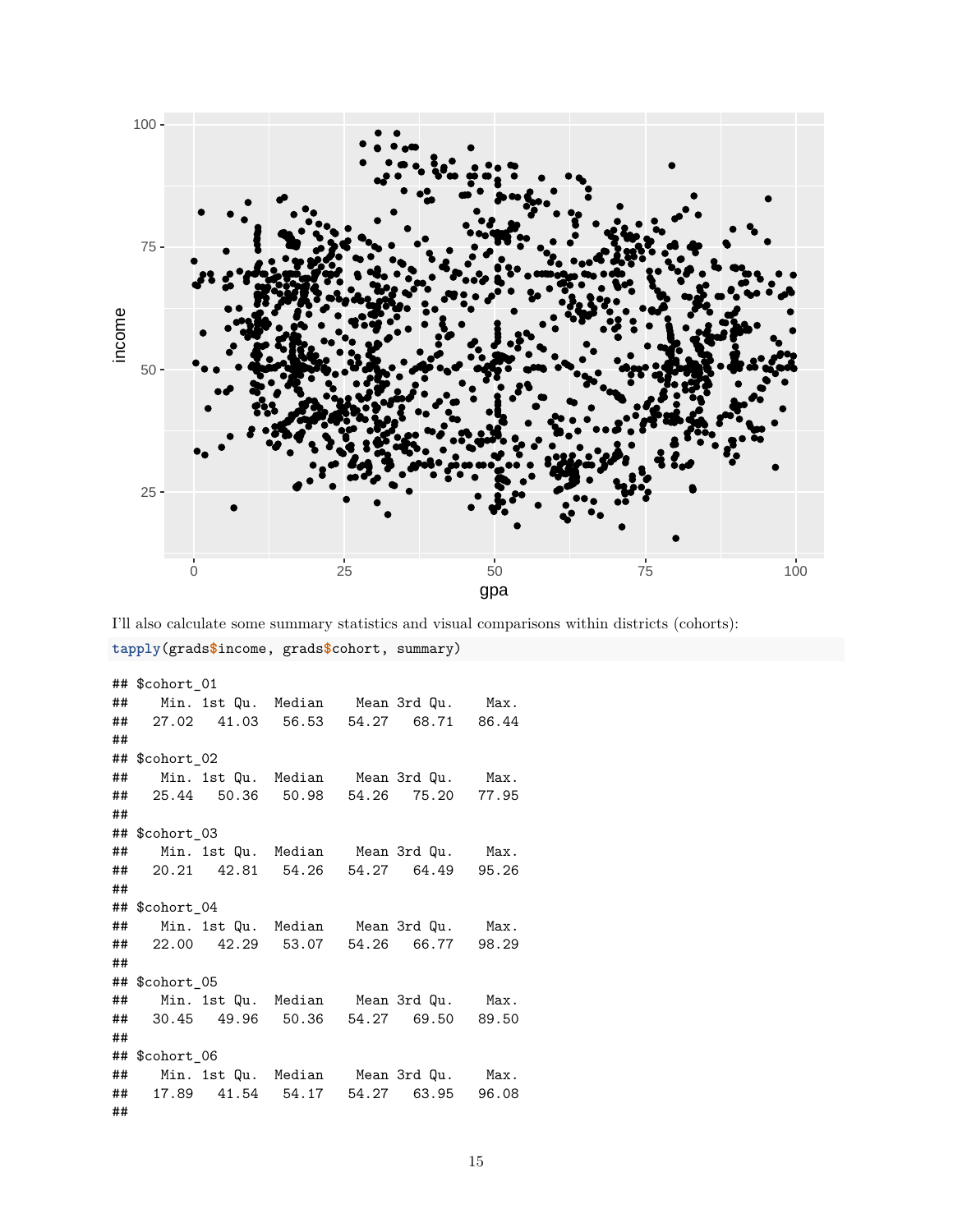## \$cohort 07 ## Min. 1st Qu. Median Mean 3rd Qu. Max. ## 31.11 40.09 47.14 54.26 71.86 85.45 ## ## \$cohort 08 ## Min. 1st Qu. Median Mean 3rd Qu. Max. ## 22.31 44.10 53.33 54.26 64.74 98.21 ## ## \$cohort 09 ## Min. 1st Qu. Median Mean 3rd Qu. Max. ## 15.56 39.72 53.34 54.27 69.15 91.64 ## ## \$cohort\_10 ## Min. 1st Qu. Median Mean 3rd Qu. Max. ## 27.44 35.52 64.55 54.27 67.45 77.92 ## ## \$cohort\_11 ## Min. 1st Qu. Median Mean 3rd Qu. Max. ## 19.29 41.63 53.84 54.27 64.80 91.74 ## ## \$cohort\_12 ## Min. 1st Qu. Median Mean 3rd Qu. Max. ## 21.86 43.38 54.02 54.27 64.97 85.66 ## ## \$cohort\_13 ## Min. 1st Qu. Median Mean 3rd Qu. Max. ## 18.11 42.89 53.14 54.27 64.47 **tapply**(grads**\$**income, grads**\$**cohort, sd) ## cohort\_01 cohort\_02 cohort\_03 cohort\_04 cohort\_05 cohort\_06 cohort\_07 cohort\_08 ## 16.76896 16.76774 16.76885 16.76590 16.76996 16.76670 16.76996 16.76514 ## cohort\_09 cohort\_10 cohort\_11 cohort\_12 cohort\_13 ## 16.76982 16.77000 16.76924 16.76001 16.76676 **tapply**(grads**\$**gpa, grads**\$**cohort, summary) ## \$cohort\_01 ## Min. 1st Qu. Median Mean 3rd Qu. Max. ## 14.37 20.37 50.11 47.84 63.55 92.21 ## ## \$cohort\_02 ## Min. 1st Qu. Median Mean 3rd Qu. Max. ## 15.77 17.11 51.30 47.84 82.88 94.25 ## ## \$cohort 03 ## Min. 1st Qu. Median Mean 3rd Qu. Max. ## 5.646 24.756 45.292 47.831 70.856 99.580 ## ## \$cohort\_04 ## Min. 1st Qu. Median Mean 3rd Qu. Max. ## 10.46 30.48 50.47 47.83 70.35 90.46 ## ## \$cohort\_05 ## Min. 1st Qu. Median Mean 3rd Qu. Max.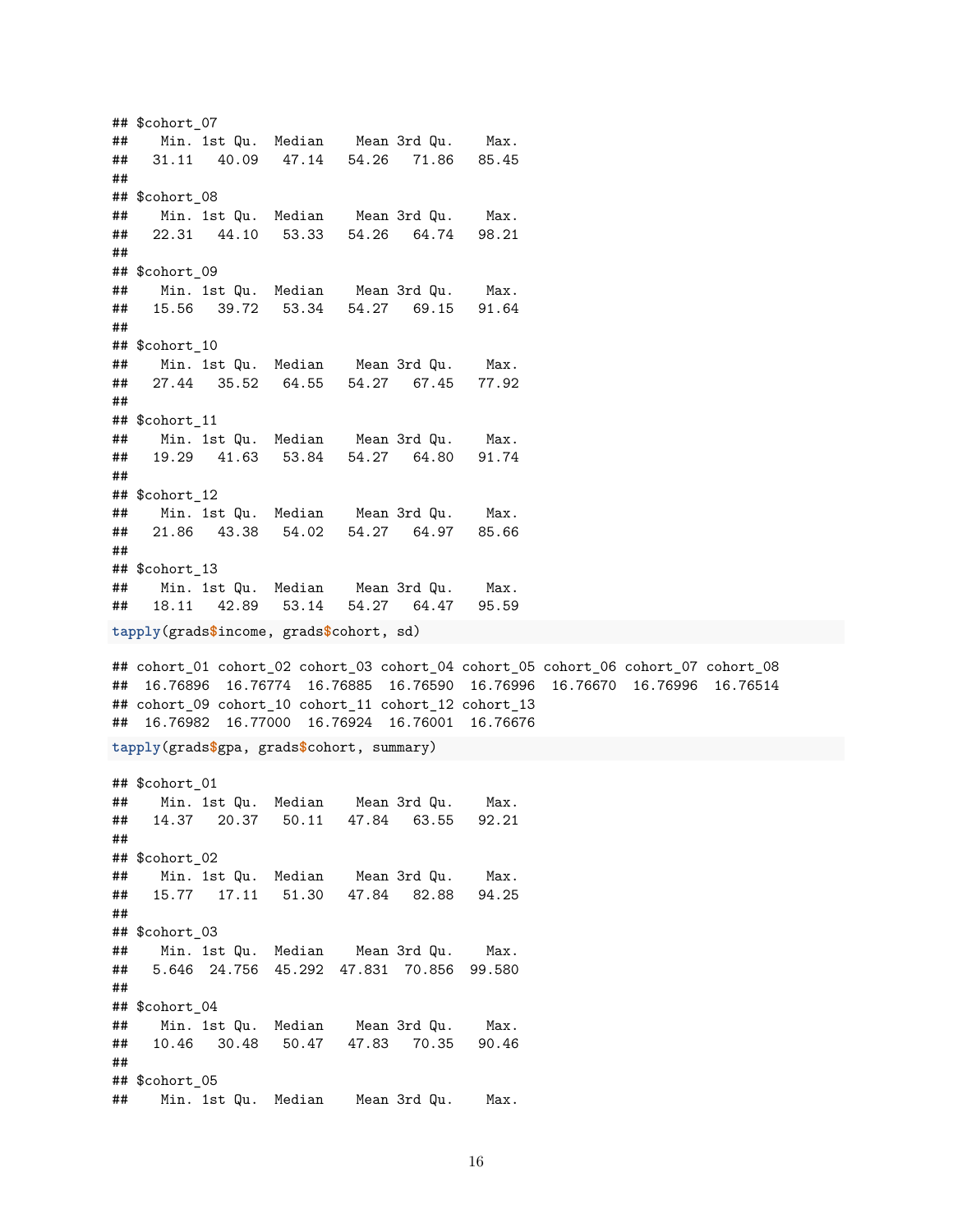## 2.735 22.753 47.114 47.837 65.845 99.695 ## ## \$cohort\_06 ## Min. 1st Qu. Median Mean 3rd Qu. Max. ## 14.91 22.92 32.50 47.84 75.94 87.15 ## ## \$cohort\_07 ## Min. 1st Qu. Median Mean 3rd Qu. Max. ## 4.578 23.471 39.876 47.840 73.610 97.838 ## ## \$cohort\_08 ## Min. 1st Qu. Median Mean 3rd Qu. Max. ## 2.949 25.288 46.026 47.832 68.526 99.487 ## ## \$cohort 09 ## Min. 1st Qu. Median Mean 3rd Qu. Max. ## 0.01512 24.62589 47.53527 47.83472 71.80315 97.47577 ## ## \$cohort\_10 ## Min. 1st Qu. Median Mean 3rd Qu. Max. ## 0.217 24.347 46.279 47.832 67.568 99.284 ## ## \$cohort\_11 ## Min. 1st Qu. Median Mean 3rd Qu. Max. ## 9.692 26.245 47.383 47.831 72.533 85.876 ## ## \$cohort\_12 ## Min. 1st Qu. Median Mean 3rd Qu. Max. ## 16.33 18.35 51.03 47.84 77.78 85.58 ## ## \$cohort\_13 ## Min. 1st Qu. Median Mean 3rd Qu. Max. ## 0.3039 27.8409 46.4013 47.8359 68.4394 99.6442 **tapply**(grads**\$**gpa, grads**\$**cohort, sd) ## cohort\_01 cohort\_02 cohort\_03 cohort\_04 cohort\_05 cohort\_06 cohort\_07 cohort\_08 ## 26.93027 26.93019 26.93861 26.93988 26.93768 26.94000 26.93000 26.93540 ## cohort\_09 cohort\_10 cohort\_11 cohort\_12 cohort\_13 ## 26.93974 26.93790 26.93573 26.93004 26.93610 Note that you could also do this pretty easily with a call to group\_by and summarize in the tidyverse:

```
grads %>%
 group_by(cohort) %>%
 summarize(
   n = n(),
   min = min(income),
   mean = mean(income),
   max = max(income),sd = sd(income)
)
## # A tibble: 13 x 6
## cohort n min mean max sd
## <fct> <int> <dbl> <dbl> <dbl> <dbl>
```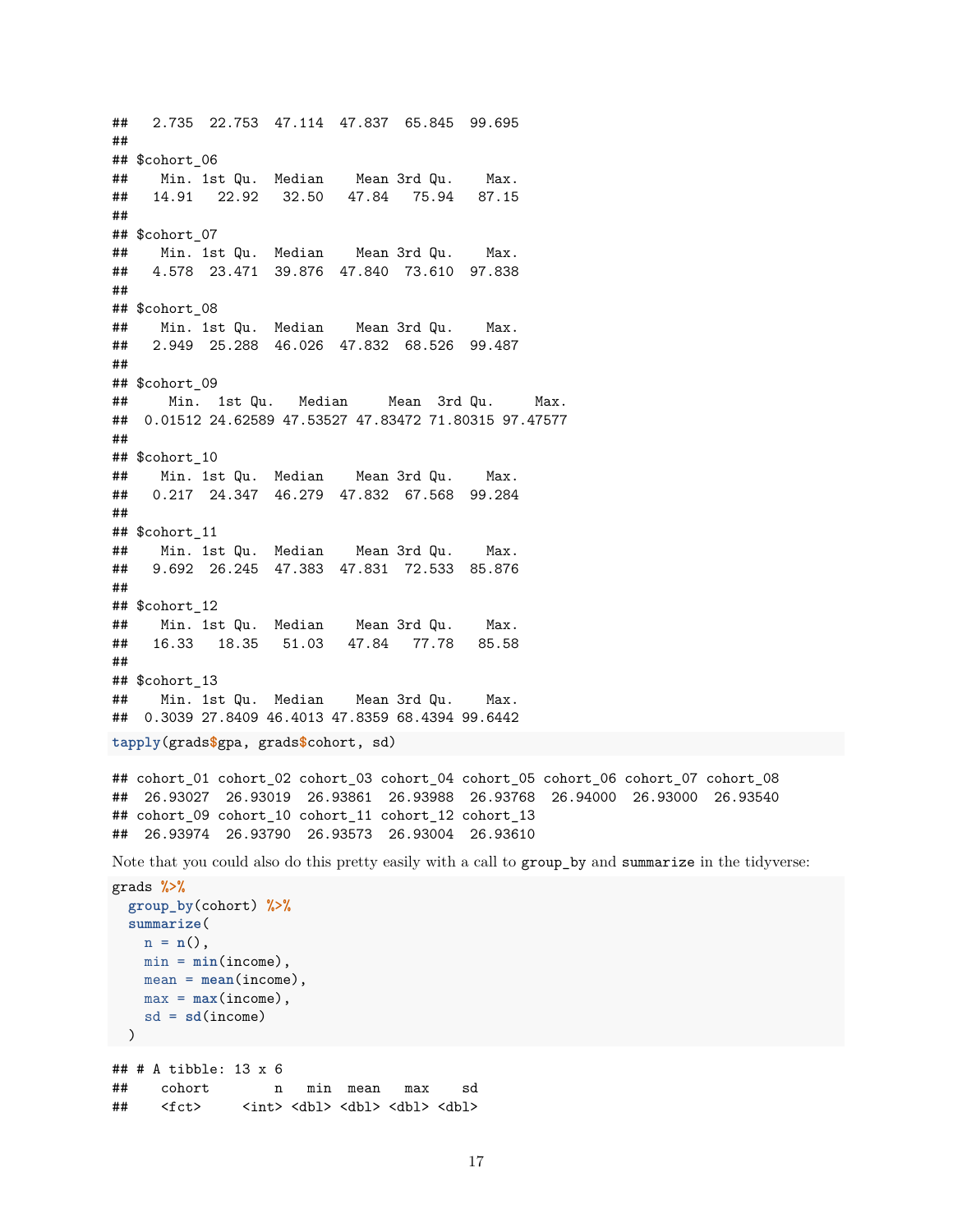```
## 1 cohort_01 142 27.0 54.3 86.4 16.8
## 2 cohort_02 142 25.4 54.3 78.0 16.8
## 3 cohort 03 142 20.2 54.3 95.3 16.8
## 4 cohort_04 142 22.0 54.3 98.3 16.8
## 5 cohort_05 142 30.4 54.3 89.5 16.8
## 6 cohort_06 142 17.9 54.3 96.1 16.8
## 7 cohort 07 142 31.1 54.3 85.4 16.8
## 8 cohort_08 142 22.3 54.3 98.2 16.8
## 9 cohort_09 142 15.6 54.3 91.6 16.8
## 10 cohort_10 142 27.4 54.3 77.9 16.8
## 11 cohort_11 142 19.3 54.3 91.7 16.8
## 12 cohort_12 142 21.9 54.3 85.7 16.8
## 13 cohort_13 142 18.1 54.3 95.6 16.8
grads %>%
 group_by(cohort) %>%
 summarize(
   n = n(),
   min = min(gpa),
   mean = mean(gpa),
   max = max(gpa),
   sd = sd(gpa)\rightarrow## # A tibble: 13 x 6
## cohort n min mean max sd
## <fct> <int> <dbl> <dbl> <dbl> <dbl>
## 1 cohort_01 142 14.4 47.8 92.2 26.9
## 2 cohort_02 142 15.8 47.8 94.2 26.9
## 3 cohort_03 142 5.65 47.8 99.6 26.9
## 4 cohort_04 142 10.5 47.8 90.5 26.9
## 5 cohort_05 142 2.73 47.8 99.7 26.9
## 6 cohort_06 142 14.9 47.8 87.2 26.9
## 7 cohort_07 142 4.58 47.8 97.8 26.9
## 8 cohort_08 142 2.95 47.8 99.5 26.9
## 9 cohort_09 142 0.0151 47.8 97.5 26.9
## 10 cohort 10 142 0.217 47.8 99.3 26.9
## 11 cohort_11 142 9.69 47.8 85.9 26.9
## 12 cohort_12 142 16.3 47.8 85.6 26.9
## 13 cohort_13 142 0.304 47.8 99.6 26.9
```
Huh. Those are remarkably similar values for the group means and the group standard deviations. . . weird.

Onwards to plotting:

**ggplot**(data = grads, **aes**(x = cohort, y = income)) **+ geom\_boxplot**()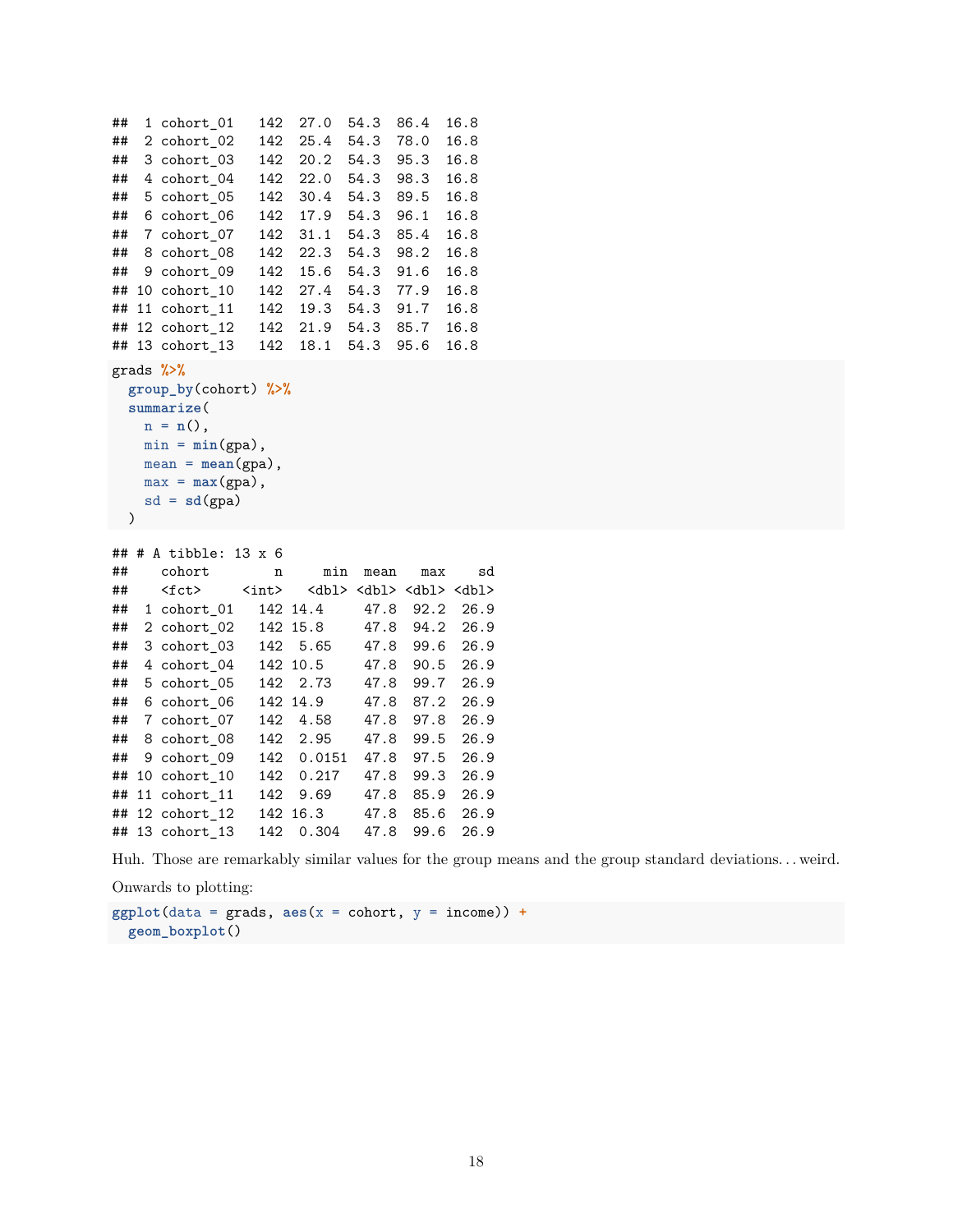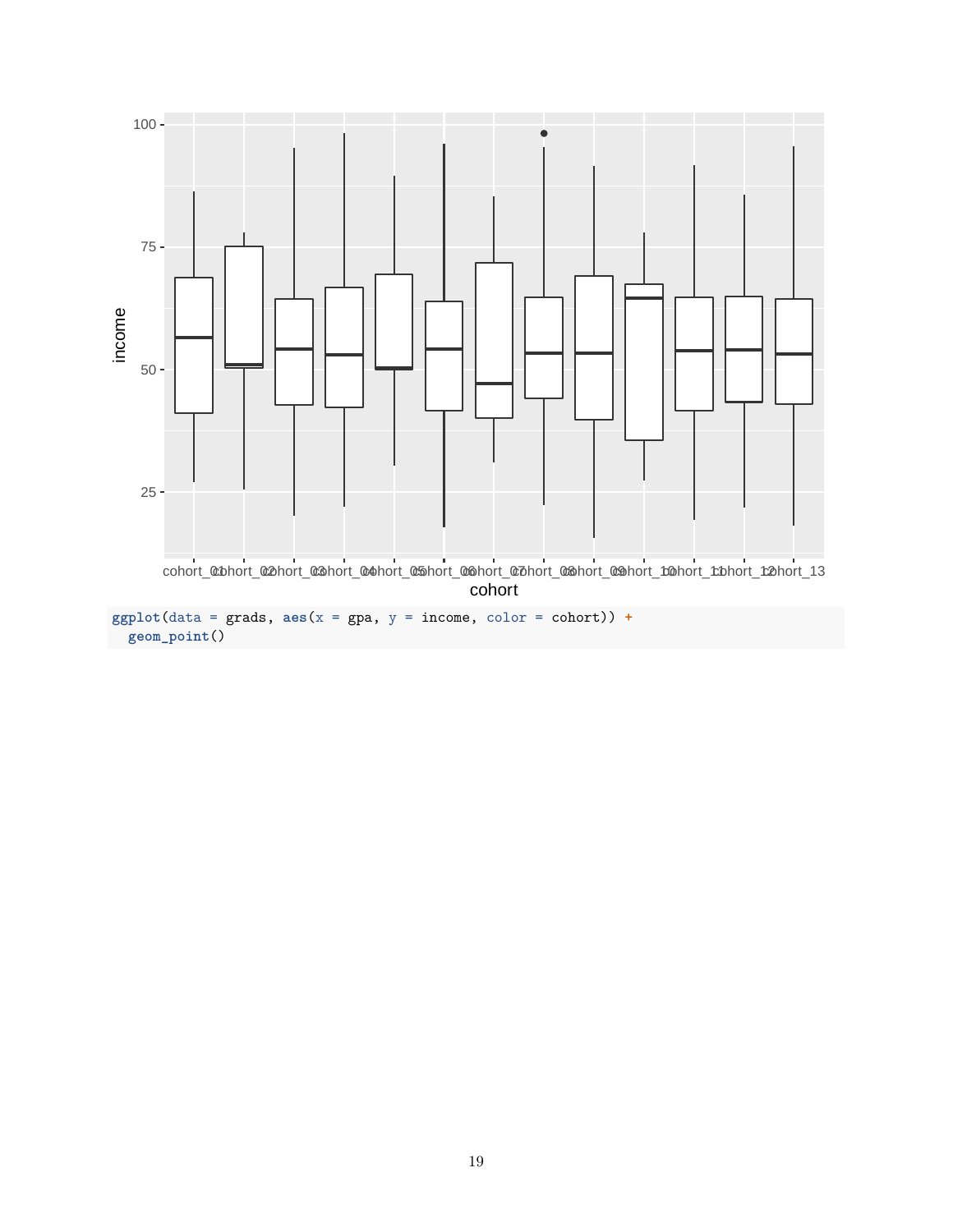

Those plots are also a little strange. Even though this is just a simulated analysis, it still seems weird that overall the scatterplot just looks like a big mass of points, but when I color the points by district, I can see some regularities within groups. At this point, I might want to facet the scatterplots by district to see any patterns more clearly.

```
ggplot(data = grads, aes(x = gpa, y = income, color = cohort)) +geom_point() +
 facet_wrap(vars(cohort))
```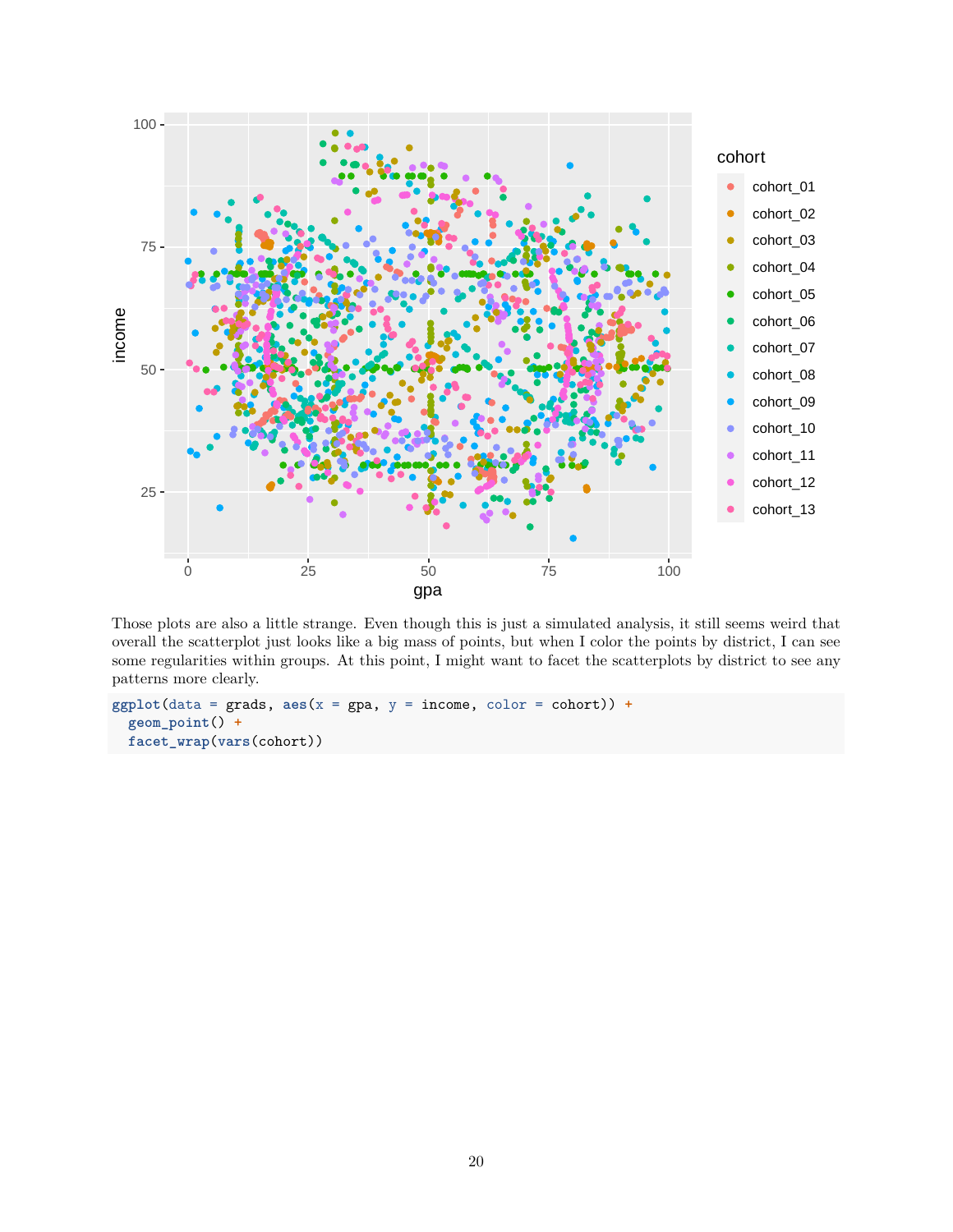

gpa

Okay, that's. . . a joke (in particular, cohort 8 looks like a sideways dinosaur). At this point, if I were really working as a consultant on this project, I would write to the client and start asking some probing questions about data quality (who collected this data? how did it get recorded/stored/etc.? what quality controls were in place?). I would also feel obligated to tell them that I suspect there's just no way the data correspond to the variables they think are here. If you did that and the client was honest, they might tell you [where the](https://www.autodesk.com/research/publications/same-stats-different-graphs) [data actually came from.](https://www.autodesk.com/research/publications/same-stats-different-graphs)

In the event that you marched ahead with the analysis and are curious about what that could have looked like, I've provided some example code below. That said, **this is a situation where the assumptions and conditions necessary to identify ANOVA, t-tests, or regression are all pretty broken** because the data was generated programmatically in ways that undermine the kinds of interpretation you've been asked to make. The best response here (IMHO) is to abandon these kinds of analysis once you discover that there's something systematically weird going on like this. While the experience of discovering a scatterplot dinosaur in your data is. . . unlikely outside of the context of a problem set, there are many situations in which careful data exploration will bring a realization that you just don't understand some important things about the sources or qualities of your data. You have to learn to identify these moments and develop strategies for dealing with them! Often, the statistical procedures will "work" in the sense that they will return a result without any apparent errors, but because those results aren't even close to meaningful, any relationships you do observe in the data reflect something different than the sorts of relationships the statistical procedures were designed to identify.

### <span id="page-20-0"></span>**Fake analysis for fake data**

Okay, if you wanted example code to look at for this, here it is. Please just keep in mind that the results are not informative!

**summary**(**aov**(income **~** cohort, data = grads)) *# no global differences of means across groups*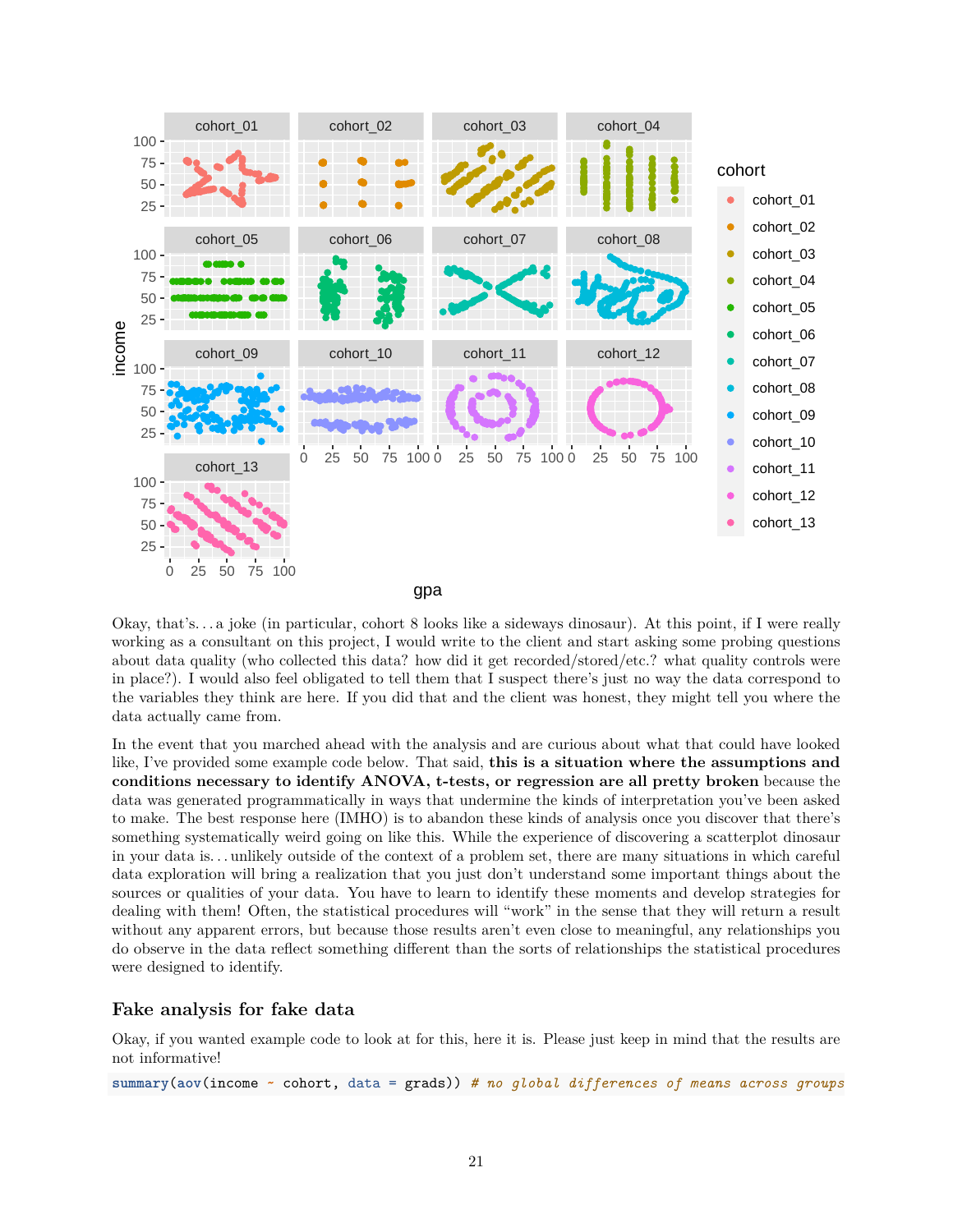```
## Df Sum Sq Mean Sq F value Pr(>F)
## cohort 12 0 0.0 0 1
## Residuals 1833 515354 281.1
summary(grads.model <- lm(income \sim gpa + cohort, data = grads)) # qpa percentile has a small, negative
##
## Call:
## lm(formula = income ~ gpa + cohort, data = grads)
##
## Residuals:
## Min 1Q Median 3Q Max
## -37.381 -13.259 -1.536 13.000 43.362
##
## Coefficients:
## Estimate Std. Error t value Pr(>|t|)
## (Intercept) 5.623e+01 1.567e+00 35.894 < 2e-16 ***
## gpa -4.110e-02 1.451e-02 -2.832 0.00468 **
## cohortcohort_02 -7.026e-03 1.986e+00 -0.004 0.99718
## cohortcohort_03 -1.790e-03 1.986e+00 -0.001 0.99928
## cohortcohort_04 -6.281e-03 1.986e+00 -0.003 0.99748
## cohortcohort_05 2.481e-03 1.986e+00 0.001 0.99900
## cohortcohort_06 1.296e-03 1.986e+00 0.001 0.99948
## cohortcohort_07 -7.184e-03 1.986e+00 -0.004 0.99711
## cohortcohort_08 -4.368e-03 1.986e+00 -0.002 0.99825
## cohortcohort_09 -1.440e-03 1.986e+00 -0.001 0.99942
## cohortcohort_10 -7.512e-04 1.986e+00 0.000 0.99970
## cohortcohort_11 1.030e-03 1.986e+00 0.001 0.99959
## cohortcohort_12 -9.652e-05 1.986e+00 0.000 0.99996
## cohortcohort_13 3.578e-04 1.986e+00 0.000 0.99986
## ---
## Signif. codes: 0 '***' 0.001 '**' 0.01 '*' 0.05 '.' 0.1 ' ' 1
##
## Residual standard error: 16.74 on 1832 degrees of freedom
## Multiple R-squared: 0.004359, Adjusted R-squared: -0.002707
## F-statistic: 0.6169 on 13 and 1832 DF, p-value: 0.8419
confint(grads.model, "gpa") # 95% confidence interval
## 2.5 % 97.5 %
## gpa -0.06955974 -0.01263512
```
Note that the failure to reject the null of any association between district and income in the ANOVA would not (even in the event of more realistic data) provide very compelling evidence that the relationship between GPA and income does not vary by cohort. There were several things you might have done here. One is to calculate correlation coefficients within groups. Here's some tidyverse code that does that:

```
grads %>%
 group_by(cohort) %>%
 summarize(
   correlation = cor(income, gpa)
\rightarrow## # A tibble: 13 x 2
## cohort correlation
## <fct> <dbl>
## 1 cohort_01 -0.0630
```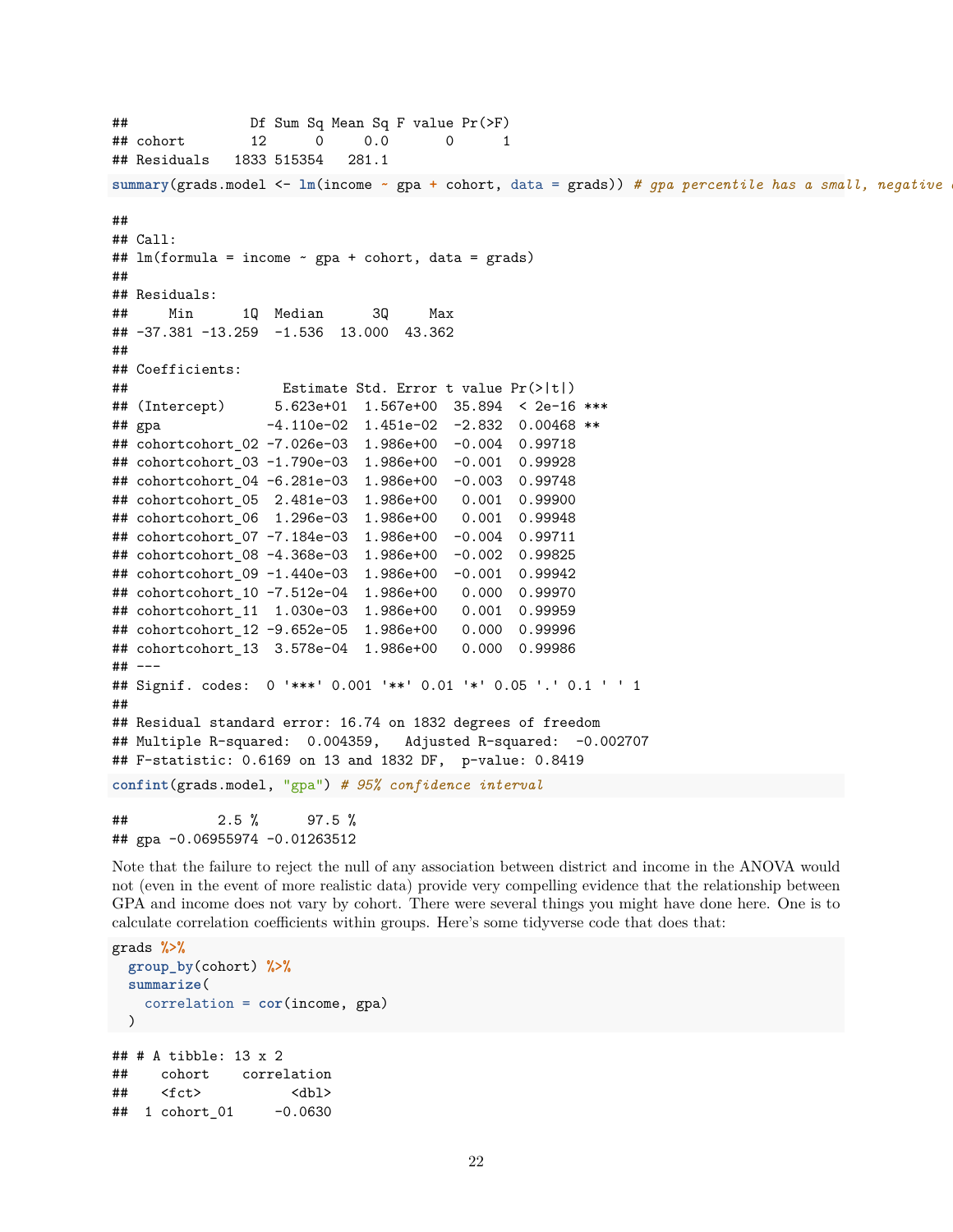| ## | 2 cohort_02     | $-0.0603$ |
|----|-----------------|-----------|
| ## | 3 cohort 03     | $-0.0686$ |
| ## | 4 cohort 04     | $-0.0617$ |
| ## | 5 cohort_05     | $-0.0694$ |
| ## | 6 cohort_06     | $-0.0685$ |
| ## | 7 cohort_07     | $-0.0656$ |
| ## | 8 cohort 08     | $-0.0645$ |
| ## | 9 cohort 09     | $-0.0641$ |
| ## | 10 cohort 10    | $-0.0666$ |
|    | ## 11 cohort 11 | $-0.0686$ |
|    | ## 12 cohort 12 | $-0.0683$ |
|    | ## 13 cohort 13 | $-0.0690$ |

Because these correlation coefficients are nearly identical, I would likely end an analysis here and conclude that the correlation between gpa and income appears to be consistently small and negative. If you wanted to go further, you could theoretically calculate an interaction term in the model (by including I(gpa\*cohort) in the model formula), but the analysis up to this point gives no indication that you'd be likely to find much of anything (and we haven't really talked about interactions yet). On top of that, there's a literal dinosaur lurking in your data. . . just give up!

## <span id="page-22-0"></span>**Part III: Trick or treating again**

### <span id="page-22-1"></span>**Import and update data**

Revisit the text and worked solutions for problem set 7 for more details about the study design, data collection and more.

```
## reminder that the "read_dta()" function requires the "haven" library
```
df <- read\_dta(url("https://communitydata.science/~ads/teaching/2020/stats/data/week\_07/Halloween2012-2

```
df <- df %>%
 mutate(
    obama = as.logical(obama),
    fruit = as.logical(fruit),
    year = as.factor(year),
    male = as.logical(male),
    age = age - mean(age, na.rm = T)
  )
```

```
df
```

```
## # A tibble: 1,223 x 7
## obama fruit year age male neob treat_year
## <lgl> <lgl> <fct> <dbl> <lgl> <dbl> <dbl>
## 1 FALSE FALSE 2014 -2.52 FALSE 1 4
## 2 FALSE TRUE 2014 -3.52 FALSE 1 4
## 3 FALSE FALSE 2014 0.480 TRUE 1 4
## 4 FALSE FALSE 2014 -3.52 TRUE 1 4
## 5 FALSE FALSE 2014 -1.52 FALSE 1 4
## 6 FALSE FALSE 2014 0.480 FALSE 1 4
## 7 FALSE FALSE 2014 1.48 TRUE 1 4
## 8 FALSE TRUE 2014 -3.52 FALSE 1 4
## 9 FALSE FALSE 2014 -0.520 TRUE 1 4
## 10 FALSE TRUE 2014 -1.52 FALSE 1 4
```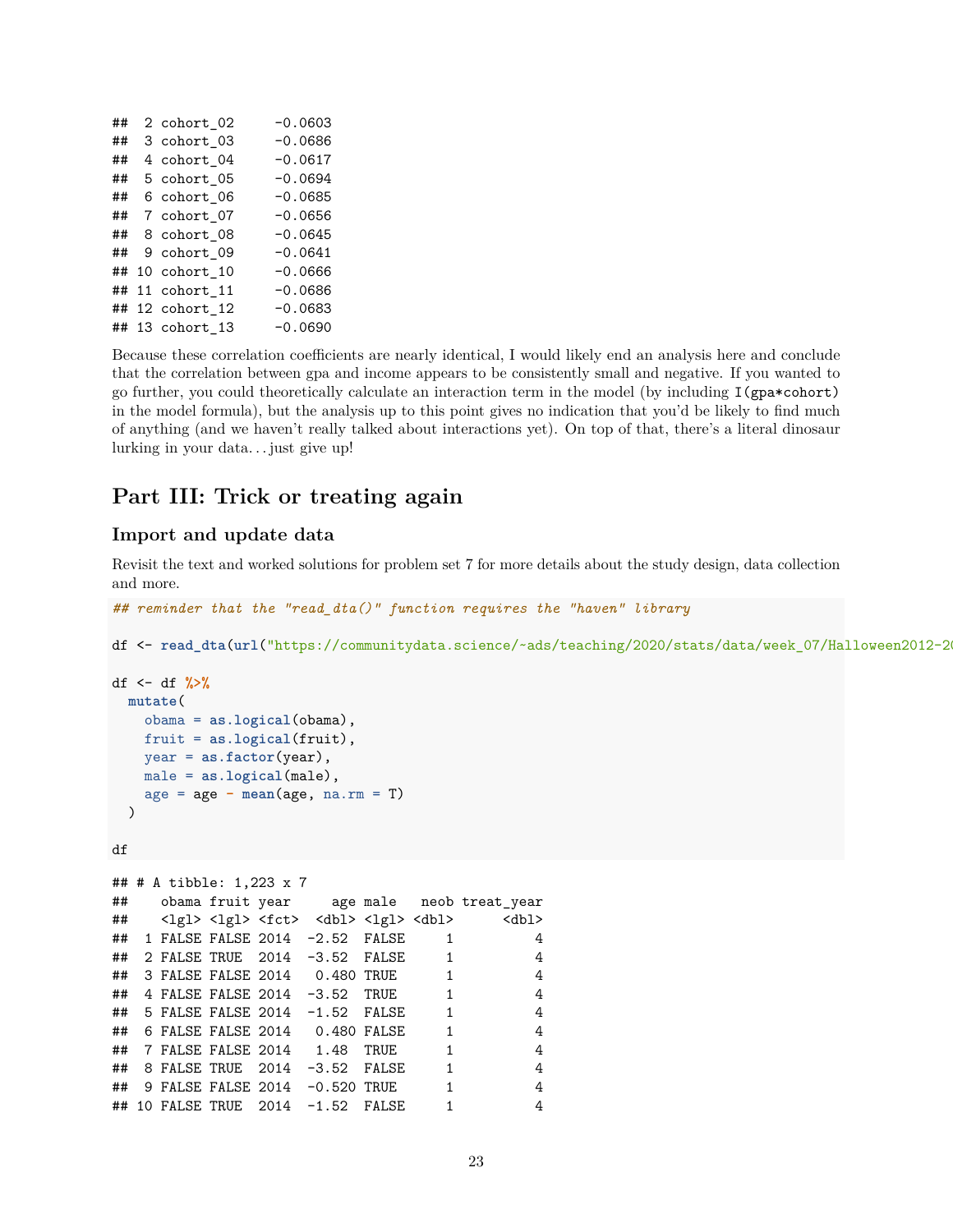```
## # ... with 1,213 more rows
```
That looks consistent with what we want here. Let's fit and summarize the model:

```
f <- formula(fruit ~ obama + age + male + year)
fit <- glm(f, data = df, family = binomial("logit"))
summary(fit)
##
## Call:
## glm(formula = f, family = binomial("logit"), data = df)
##
## Deviance Residuals:
## Min 1Q Median 3Q Max
## -0.9079 -0.7853 -0.7319 1.4685 1.8134
##
## Coefficients:
## Estimate Std. Error z value Pr(>|z|)
## (Intercept) -1.2509167 0.2180417 -5.737 9.63e-09 ***
## obamaTRUE 0.2355872 0.1385821 1.700 0.0891 .
## age 0.0109508 0.0214673 0.510 0.6100
## maleTRUE -0.1401293 0.1329172 -1.054 0.2918
## year2014 0.0002101 0.2215401 0.001 0.9992
## year2015 0.2600857 0.2107893 1.234 0.2173
## ---
## Signif. codes: 0 '***' 0.001 '**' 0.01 '*' 0.05 '.' 0.1 ' ' 1
##
## (Dispersion parameter for binomial family taken to be 1)
##
## Null deviance: 1374.9 on 1220 degrees of freedom
## Residual deviance: 1367.2 on 1215 degrees of freedom
## (2 observations deleted due to missingness)
## AIC: 1379.2
##
## Number of Fisher Scoring iterations: 4
```
Interesting. Looks like adjusting for these other variables in a regression setting allows us to uncover some different the results.

Onwards to generating more interpretable results. You might recall that the big problem with interpreting logistic regression is that the results are given to you in "log-odds." Not only is it difficult to have intuitions about odds, but intuitions about the natural logarithms of odds are just intractable (for most of us).

To make things easier, the typical first step is to calculare odds-ratios instead of log-odds. This is done by exponentiating the coefficients (as well as the corresponding 95% confidence intervals):

```
## Odds ratios (exponentiated log-odds!)
exp(coef(fit))
## (Intercept) obamaTRUE age maleTRUE year2014 year2015
## 0.2862423 1.2656518 1.0110110 0.8692458 1.0002101 1.2970413
exp(confint(fit))
## 2.5 % 97.5 %
## (Intercept) 0.1846712 0.4348622
```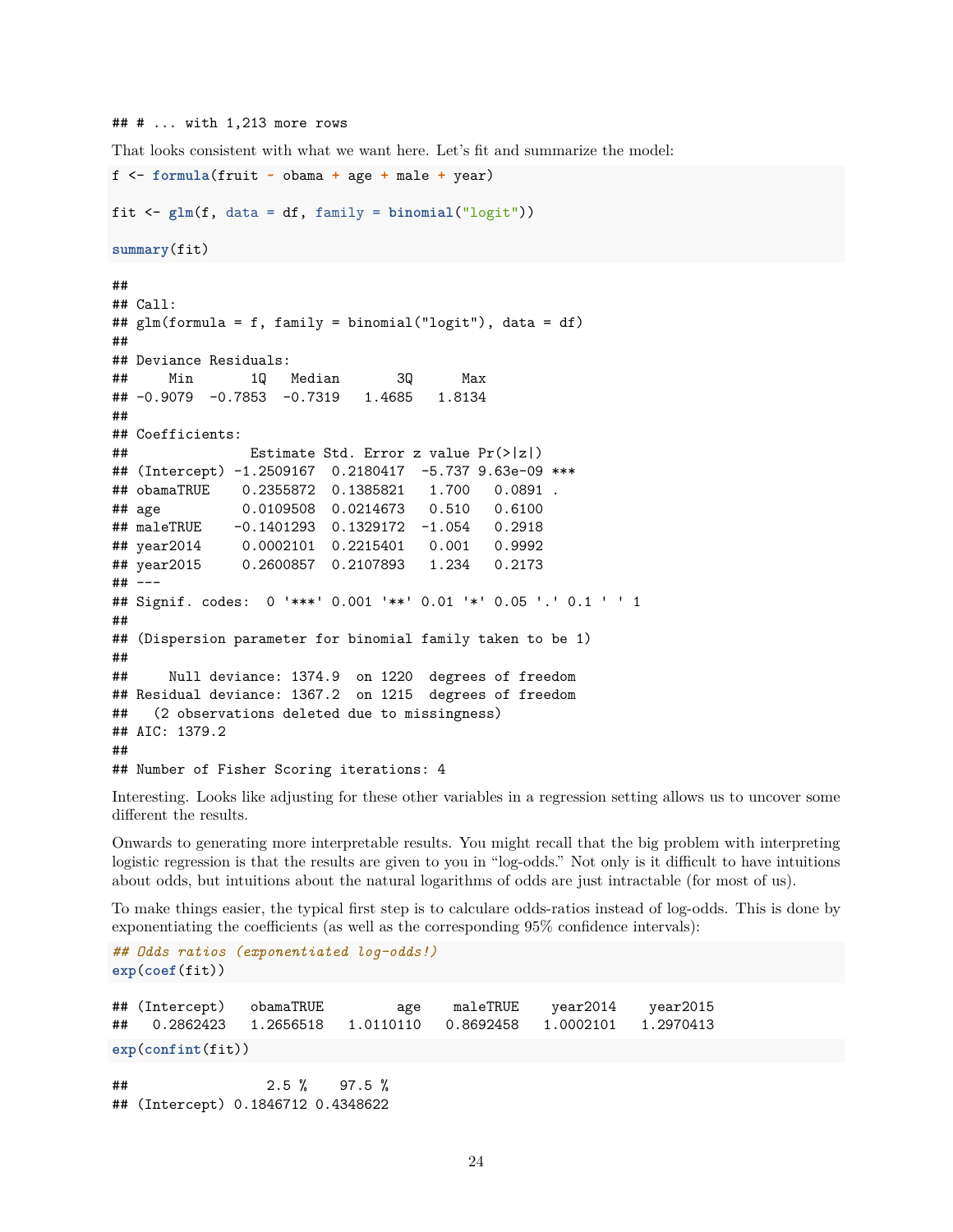## obamaTRUE 0.9635277 1.6593989 ## age 0.9691402 1.0543000 ## maleTRUE 0.6697587 1.1280707 ## year2014 0.6518923 1.5564945 ## year2015 0.8649706 1.9799543

## 4 TRUE 2012 7 TRUE 0.2537326

You can use these to construct statements about the change in odds of the dependent variable flipping from 0 to 1 (or FALSE to TRUE) predicted by a 1-unit change in the corresponding predictor (where an odds ratio of 1 corresponds to unchanged odds). We'll interpret the obamaTRUE odds ratio below.

Now, model-predicted probabilities for prototypical observations. Recall that it's necessary to create synthetic ("fake"), hypothetical individuals to generate predicted probabilities like these. In this case, I'll create two versions of each fake kid: one assigned to the treatment condition and one assigned to the control. Then I'll use the predict() function to generate fitted values for each of the fake kids.

```
fake.kids <- data.frame(
  obama = c(FALSE, FALSE, TRUE, TRUE),
  year = factor(rep(c("2015", "2012"), 2)),
  age = rep(c(9, 7), 2),
 male = rep(c(FALSE, TRUE), 2)
\lambdafake.kids.pred <- cbind(fake.kids, pred.prob = predict(fit, fake.kids, type = "response"))
fake.kids.pred
## obama year age male pred.prob
## 1 FALSE 2015 9 FALSE 0.2906409
## 2 FALSE 2012 7 TRUE 0.2117531
## 3 TRUE 2015 9 FALSE 0.3414844
```
Note that [this UCLA logit regression tutorial](https://stats.idre.ucla.edu/r/dae/logit-regression/) also contains example code to help extract standard errors and confidence intervals around these predicted probabilities. You were not asked to create them here, but if you'd like an example here you go. The workhorse is the plogis() function, which essentially does the inverse logit transformation detailed in the textbook chapter 8:

```
fake.kids.more.pred <- cbind(
 fake.kids,
 predict(fit, fake.kids, type = "link", se = TRUE)
)
within(fake.kids.more.pred, {
 pred.prob <- plogis(fit)
 lower <- plogis(fit - (1.96 * se.fit))
 upper <- plogis(fit + (1.96 * se.fit))
})
## obama year age male fit se.fit residual.scale upper lower
## 1 FALSE 2015 9 FALSE -0.8922736 0.2243091 1 0.3887361 0.2088421
## 2 FALSE 2012 7 TRUE -1.3143903 0.2682218 1 0.3124531 0.1370389
## 3 TRUE 2015 9 FALSE -0.6566864 0.2363758 1 0.4518027 0.2460144
## 4 TRUE 2012 7 TRUE -1.0788031 0.2594135 1 0.3611555 0.1697706
## pred.prob
## 1 0.2906409
## 2 0.2117531
## 3 0.3414844
```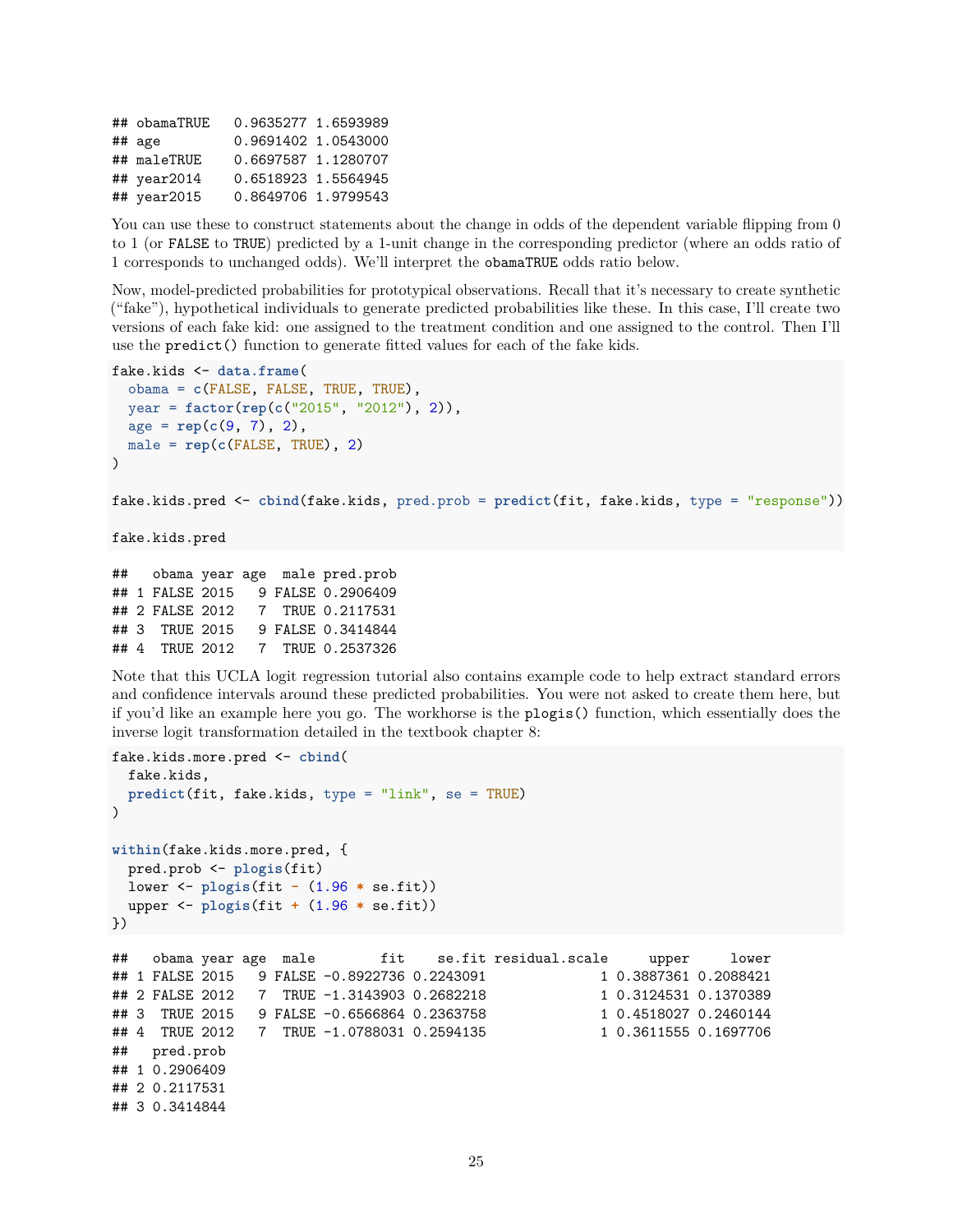## 4 0.2537326

#### <span id="page-25-0"></span>**Sub-group analysis**

To do this, we'll need to create a slightly new model formula that drops the year term since we're going to restrict each subset of the data along that dimension.

Once I fit the models, I'll use the stargazer package to create a reasonably pretty regression table that incorporates all three summaries.

```
f2 <- formula(fruit ~ obama + age + male)
m2012 <- glm(f2, data = df[df$year == "2012", ], family = binomial("logit"))
m2014 \leftarrow glm(f2, data = df[df\{year = "2014", }, family = binomial("logit"))
m2015 <- glm(f2, data = df[df$year == "2015", ], family = binomial("logit"))
```
#### *## I can make a pretty table out of that:* **library**(stargazer)

**stargazer**(m2012, m2014, m2015, column.labels = **c**("2012", "2014", "2015"), type = "text")

| ## |                                           |       |                                    |          |  |  |  |
|----|-------------------------------------------|-------|------------------------------------|----------|--|--|--|
| ## |                                           |       |                                    |          |  |  |  |
| ## | Dependent variable:                       |       |                                    |          |  |  |  |
| ## |                                           |       |                                    |          |  |  |  |
| ## |                                           |       | fruit                              |          |  |  |  |
| ## |                                           | 2012  | 2014                               | 2015     |  |  |  |
| ## |                                           | (1)   | (2)                                | (3)      |  |  |  |
| ## |                                           |       |                                    |          |  |  |  |
| ## | obama                                     | 0.326 | 0.073                              | $0.317*$ |  |  |  |
| ## |                                           |       | $(0.387)$ $(0.242)$                | (0.190)  |  |  |  |
| ## |                                           |       |                                    |          |  |  |  |
|    | ## age                                    | 0.085 | 0.012                              | 0.0005   |  |  |  |
| ## |                                           |       | $(0.067)$ $(0.037)$                | (0.029)  |  |  |  |
| ## |                                           |       |                                    |          |  |  |  |
|    | ## male                                   | 0.322 | $-0.240$                           | $-0.179$ |  |  |  |
| ## |                                           |       | $(0.388)$ $(0.235)$                | (0.179)  |  |  |  |
| ## |                                           |       |                                    |          |  |  |  |
| ## | Constant                                  |       | $-1.538*** -1.134*** -0.997***$    |          |  |  |  |
| ## |                                           |       | $(0.377)$ $(0.198)$ $(0.138)$      |          |  |  |  |
| ## |                                           |       |                                    |          |  |  |  |
| ## |                                           |       |                                    |          |  |  |  |
| ## | Observations                              | 164   | 422                                | 635      |  |  |  |
| ## | Log Likelihood -87.451 -224.427 -370.002  |       |                                    |          |  |  |  |
| ## | Akaike Inf. Crit. 182.902 456.853 748.005 |       |                                    |          |  |  |  |
| ## | ====================                      |       |                                    |          |  |  |  |
|    | ## Note:                                  |       | $*p<0.1$ ; $**p<0.05$ ; $**p<0.01$ |          |  |  |  |

#### <span id="page-25-1"></span>**Interpret and discuss**

Well, for starters, the model providing a "pooled" estimate of treatment effects while adjusting for age, gender, and study year suggests that the point estimate is "marginally" statistically significant  $(p < 0.1)$  indicating some evidence that the data support the alternative hypothesis (being shown a picture of Michelle Obama causes trick-or-treaters to be more likely to pick up fruit than the control condition). In more concrete terms, the trick-or-treaters shown the Obama picture were, on average, about 26% more likely to pick up fruit